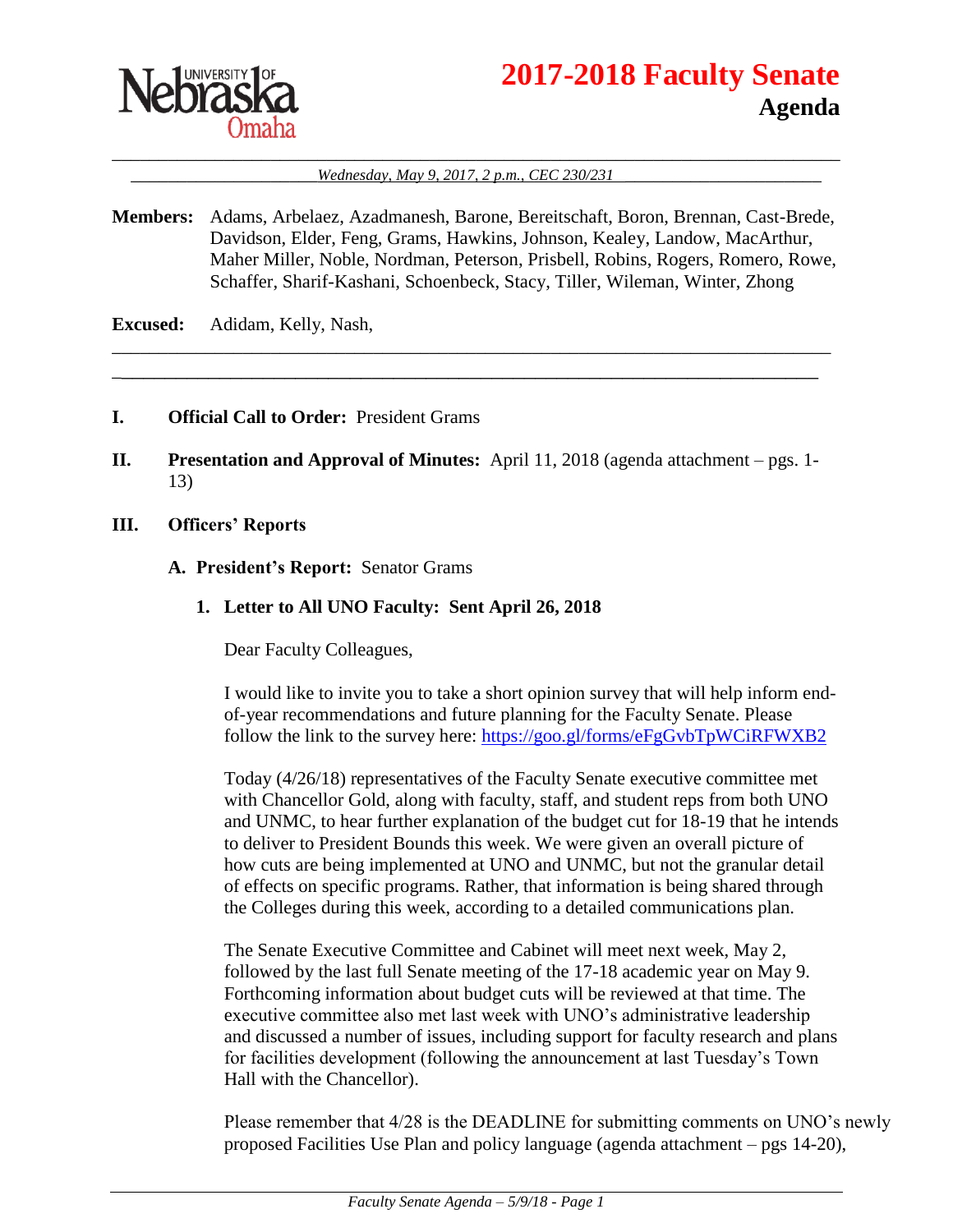which impacts freedom of expression issues, availability of different campus spaces to the public, and other topics. Please see the details at [https://www.unomaha.edu/news/2018/02/regulations-on-the-use-of-university-facilities](https://www.unomaha.edu/news/2018/02/regulations-on-the-use-of-university-facilities-and-grounds.php)[and-grounds.php.](https://www.unomaha.edu/news/2018/02/regulations-on-the-use-of-university-facilities-and-grounds.php) You may send your comments directly to Paul Landow or Drew Nielsen, or I will anonymize, collate, and submit as a whole any comments sent to me by tomorrow afternoon.

Some important updates on dual factor authentication: we are still in the "soft roll-out" period during which faculty are not being required to use this method, but eventually, we will be. If you wish to begin now or over the summer, please be aware that all the logins for university systems you access will be affected (e.g. email, Canvas, Firefly, Mavlink, etc.), so you will need to be able to use the authentication method you select, whether you access those systems in the office, in a classroom, in meetings, at home, on your phone, on someone else's equipment, and so on. If you do not wish to use your personal cell phone for this purpose, an alternative is available: a key fob that can be put on your keychain. If you wish to order one of these devices, please fill out the request form at: [https://www.unomaha.edu/information-technology-services/information](https://www.unomaha.edu/information-technology-services/information-security/duo/uno-duo.php)[security/duo/uno-duo.php.](https://www.unomaha.edu/information-technology-services/information-security/duo/uno-duo.php) Please be advised that if demand for the key fob option is high, it may take time to restock the supply and catch up with orders. Faculty may wonder why we must do this or whether the security concerns are serious enough to justify it. We were offered various real-life examples to explain the need, including NU faculty whose accounts were hacked during ordinary classroom computer use and then used in a significant financial fraud attempt.

Finally, please make ready to transfer to Canvas if you have not done so already, and rescue any materials you may still have on Blackboard, which will no longer be available after June. Not only will all courses be on Canvas, but none of the Blackboard materials will remain! Help is ready for you and, if needed, an expert will sit down with you in person to ensure that your courses are set up and files are transferred. Please see this page for a list of options: <https://www.unomaha.edu/news/2018/04/reminder-to-transition-to-canvas.php>

Thank you and as ever, please feel free to send your comments, suggestions, and concerns to your Senate rep or to me directly.

**2. Memo from President Grams to Chancellor Gold; SVC Reed** (agenda  $attachment - pgs.21-22)$ 

# **B. Secretary/Treasurer Report:** Senator Landow

**1. EC&A:** April 18, 2018

## President Grams comments:

Facilities Use Plan comment period is still open and Faculty Senate is gathering information from faculty. Once the period ends materials will be turned over to the administration for review.

Resolution 4328 – President Grams reported on the progress of the Resolution.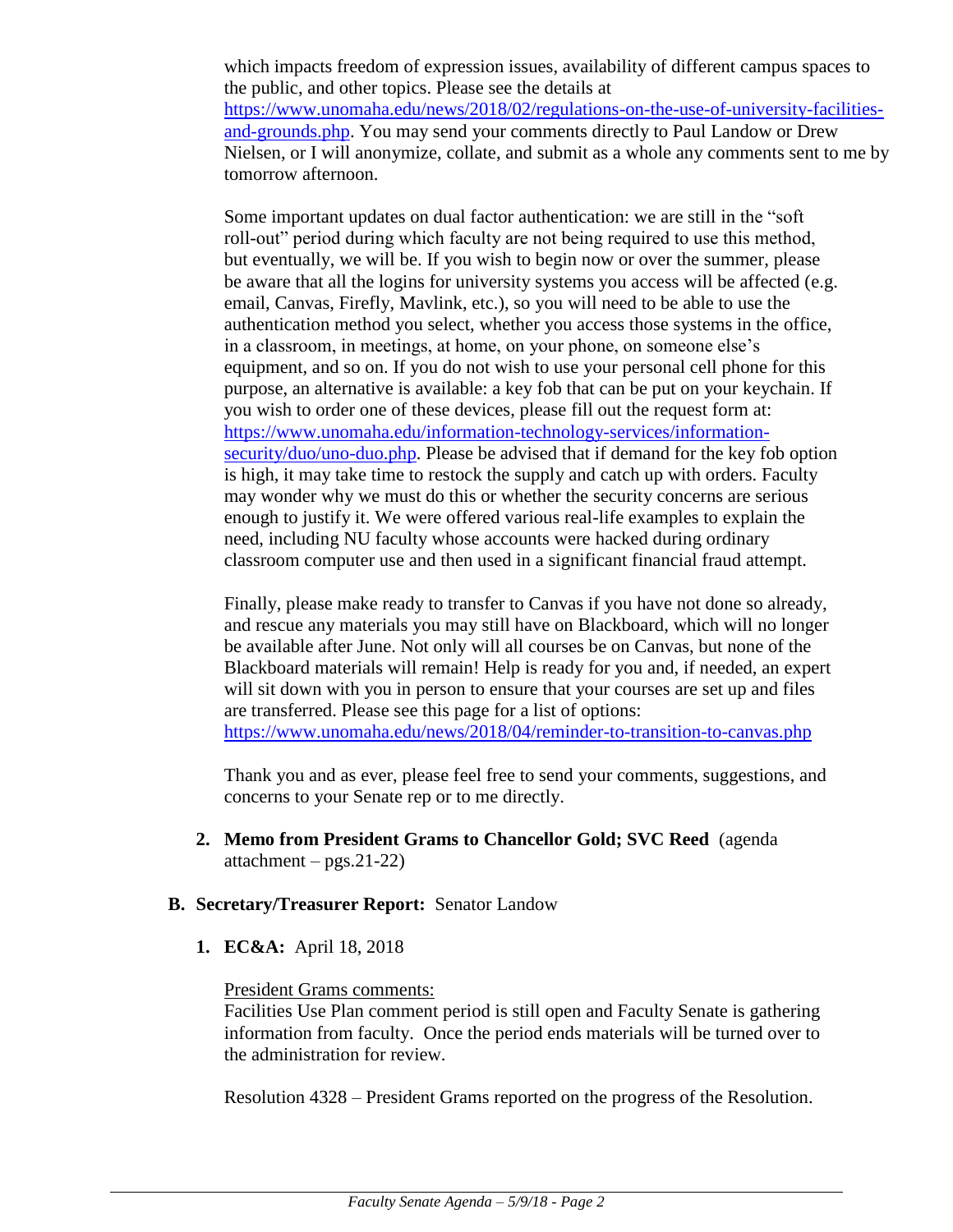Dean's Survey -- President Grams discussed the Dean's survey regarding faculty development fellowships. SVC Reed and Chancellor Gold indicated that the process could be better and suggested several possible changes. SVC Reed suggested that he and VC Smith-Howell work on it and asked that President Grams also provide suggestions. She also indicated that she wants to continue the conversation and will work with administration on next steps. Chancellor Gold said that the ball is in the court of the Faculty Senate.

VC Smith-Howell comments:

Progress has been made on summer compensation for faculty on grievance committees. Once finished, results will be given to Faculty Senate leadership.

Senior VC Reed comments:

Resolution 4327S – FUSE/GRACA Advisory Committee.

SVC Reed lead a discussion of FUSE, funding and determining which proposals merit funding.

#### Chancellor Gold comments:

The smaller building on the Scott Campus, FDR 1, is owned by the NU Foundation. There was no specific plan for the building, except that NARI was going to lease 9000 square feet. Additionally, the cost of purchase and maintenance was going to be very high. Meanwhile, Monroe-Meyer (MMI) was looking for a new home.

Alwine and Durham need to be renovated, and their needs are huge. The hope is that we can use the \$10 million from the state for the renovation of FDR 1, plus get a match from the philanthropic community, and use the money to renovate the two UNO buildings. And at the same time we can allow MMI to move into FDR 1, using state and private funds.

Meeting adjourned at 3:53.

| Res.<br># | Date<br><b>Senate</b><br><b>Passed</b> | <b>Title</b>                                                                              | <b>Admin</b><br>Accept | <b>Sent for</b><br><b>Senate</b><br>Action | $(1.00111)$ chung and Carrent Resolutions<br>Denied/<br>Deferred/<br>In | <b>Final Action/Resolved</b>                                                                     |
|-----------|----------------------------------------|-------------------------------------------------------------------------------------------|------------------------|--------------------------------------------|-------------------------------------------------------------------------|--------------------------------------------------------------------------------------------------|
|           |                                        |                                                                                           |                        |                                            | <b>Progress</b>                                                         |                                                                                                  |
| 4328      | 4/11/18                                | Amend UNO<br>Academic Integrity<br>Policy                                                 | 4/18/18                |                                            |                                                                         | Acknowledged                                                                                     |
| 4327      | 4/11/18                                | <b>FUSE/GRACA</b><br>Advisory<br>Committee<br>comprised of<br>Faculty/Student Gov<br>Reps | 4/18/18                |                                            |                                                                         | SVC Reed lead a discussion of FUSE, funding<br>and determining which proposals merit<br>funding. |
| 4326      | 2/14/18                                | Budget Problems &<br>Appreciation                                                         |                        |                                            |                                                                         |                                                                                                  |
| 4323      | 2/14/18                                | Freedom of                                                                                |                        |                                            |                                                                         |                                                                                                  |

**2017-2018 Resolution Action Table (Action Pending and Current Resolutions)**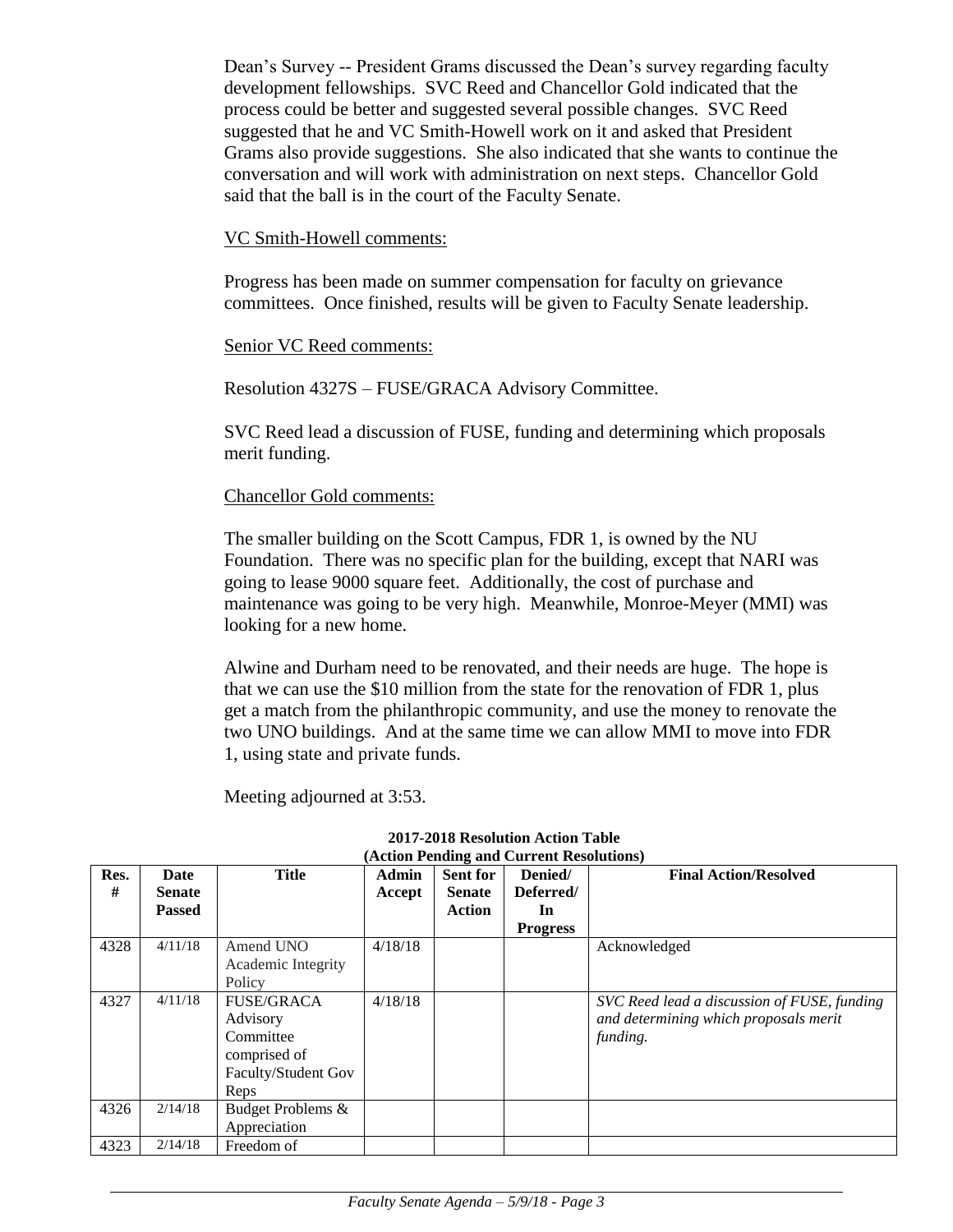|      |          | Expression                                                             |          |  |                                                                                                                                                                                                                                                                                                                                           |
|------|----------|------------------------------------------------------------------------|----------|--|-------------------------------------------------------------------------------------------------------------------------------------------------------------------------------------------------------------------------------------------------------------------------------------------------------------------------------------------|
| 4282 | 3/8/17   | Expenses<br>Associated with<br>Visas for<br><b>International Hires</b> | 4/19/17  |  | SVC Reed explained the process for UNO paying<br>for legal costs involved. These issues are usually<br>handled by department chairs and personnel.<br>Costs can't be nailed down, since they vary by who<br>is involved. BJ Reed said he would ask for a one<br>page description of the process made available to<br><i>faculty.</i>      |
| 4279 | 12/14/16 | Grievance<br>Committees<br>Summer                                      | 12/21/16 |  | - SVC Reed says they may need more information.<br>It is a workload issue as much as a compensation<br>issue. Let's have further discussion.                                                                                                                                                                                              |
|      |          | Compensation                                                           | 3/15/17  |  | - BJ reiterated that summer pay is not likely to<br>happen, as faculty select a variety of service<br>opportunities. Regarding the three grievance<br>committees, he feels that faculty select this type of<br>service, similar to how faculty choose to serve on<br>thesis committee.                                                    |
|      |          |                                                                        | 4/19/17  |  | -Chancellor Christensen said these type of issues,<br>like summer grievance committee work, seldom<br>occur. He is also apprehensive of anyone who has<br>service in the summer wanting compensation.<br>Some service such as FS President and IRB receive<br>workload compensation.                                                      |
|      |          |                                                                        | 1/24/18  |  | -AVC Smith-Howell stated that it is rare that<br>academic freedom, tenure and grievance<br>committee work be needed in the summer.<br>SVC Reed asked that the administration work<br>up a proposal to be reviewed by the executive<br>committee. Chancellor Smith-Howell said she<br>would have a draft ready by the February<br>meeting. |
|      |          |                                                                        | 4/18/18  |  | -AVC Smith-Howell: Progress has been made<br>on summer compensation for faculty on<br>grievance committees. Once finished, results<br>will be given to Faculty Senate leadership.                                                                                                                                                         |
|      |          |                                                                        |          |  |                                                                                                                                                                                                                                                                                                                                           |

# **2. Treasurer's Report:** Senator Landow (April 2018) (agenda attachment– pg. 23)

# **IV. Executive Committee Report:** Senator Barone

## **A. Newly Elected Senators:**

At the next EC&A meeting, the Faculty Senate President will inform the Chancellor that the colleges had reported election of the following 12 faculty to Faculty Senate, each for three-year terms from May 9, 2018, through May 12, 2021:

| College of Arts $\&$ Sciences (5):               | <b>Brady DeSanti</b><br><b>Bob Woody</b><br>Ramazan Kilinc<br>Iulia Podariu<br>Claudia Garcia |
|--------------------------------------------------|-----------------------------------------------------------------------------------------------|
| College of Business Administration (1):          | Ziaul Huq                                                                                     |
| College of Communication, Fine Arts & Media (2): | Tomm Roland                                                                                   |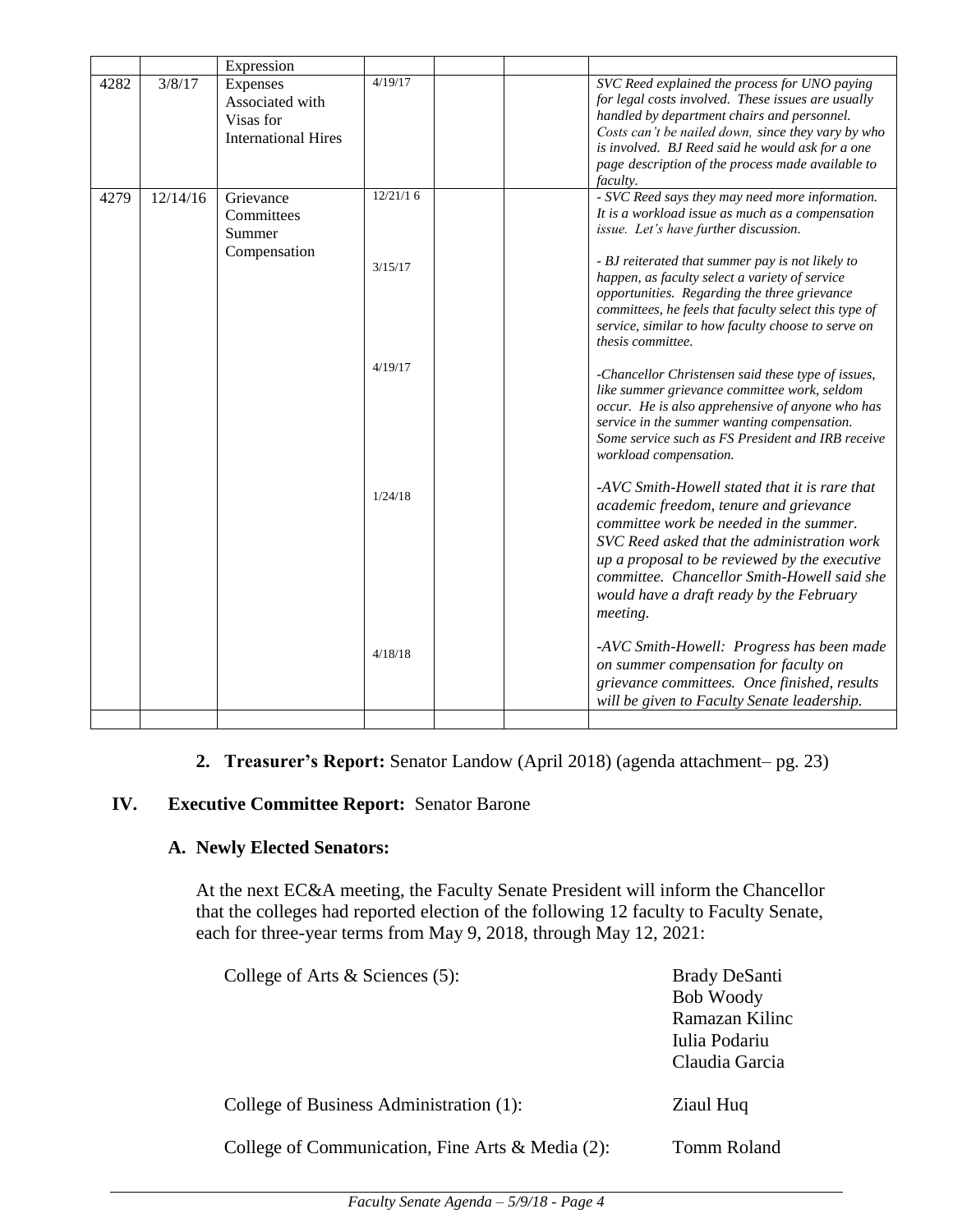|                                                     | SHEITY COOPER             |
|-----------------------------------------------------|---------------------------|
| College of Education (1):                           | Jeanne Surface            |
| College of Information Science $\&$ Technology (1): | Sajda Qureshi             |
| College of Public Affairs & Community Service (2):  | Jooho Lee<br>Amy Anderson |

 $S<sub>1</sub>$   $S<sub>2</sub>$   $S<sub>2</sub>$   $S<sub>3</sub>$ 

These replace the following twelve (12) senators, who will be completing their term of service at this meeting:

| College of Arts $&$ Sciences (5):                   | Travis Adams<br>Griff Elder<br>Laura Grams<br>Paul Landow<br>Barbara Robins |
|-----------------------------------------------------|-----------------------------------------------------------------------------|
| College of Business Administration (1):             | Zhigang Feng                                                                |
| College of Communication, Fine Arts & Media (2):    | <b>Holly Miller</b><br><b>Russ Nordman</b>                                  |
| College of Education (1):                           | John Noble                                                                  |
| College of Information Science & Technology $(1)$ : | Azad Azadmanesh                                                             |
| College of Public Affairs & Community Service (2):  | Pauline Brennan<br><b>Troy Romero</b>                                       |

**B. Dual Factor Authentication:** *At the 5/2/18 EC&C meeting it was determined that since more clarity was still necessary, Past-President Grams would continue to handle this.*

#### **C. UNO Website for documents and policies**

*At the 1/17/18 Faculty Senate meeting:* AVC Smith-Howell is in the process of finding a UNO web site repository for policy and other documents, in order to make them easier to find. President Grams wanted to start a conversation on this. *(1/17/18 The Senate agreed that this issue would stay with the EC&C.) (At the 5/2/18 EC&C meeting this item was dismissed.)*

**D. Facilities Use Plan, related to the new Freedom of Expression Policy** (*3/7/18):* There was disappointment with the current draft policy in the amount of space where a demonstration could be held**.**  *(On 4/11/18 it was reported that this has a 4/28/2018 deadline.)*

*(At the 5/2/18 EC&C meeting this item was dismissed.)*

## **E. "Concur" or Travel:**

A new system for processing travel requests and expenses, Concur, will be implemented in Firefly this summer. Concerns heard from faculty about the entry of personal or financial information in this system were presented and addressed by the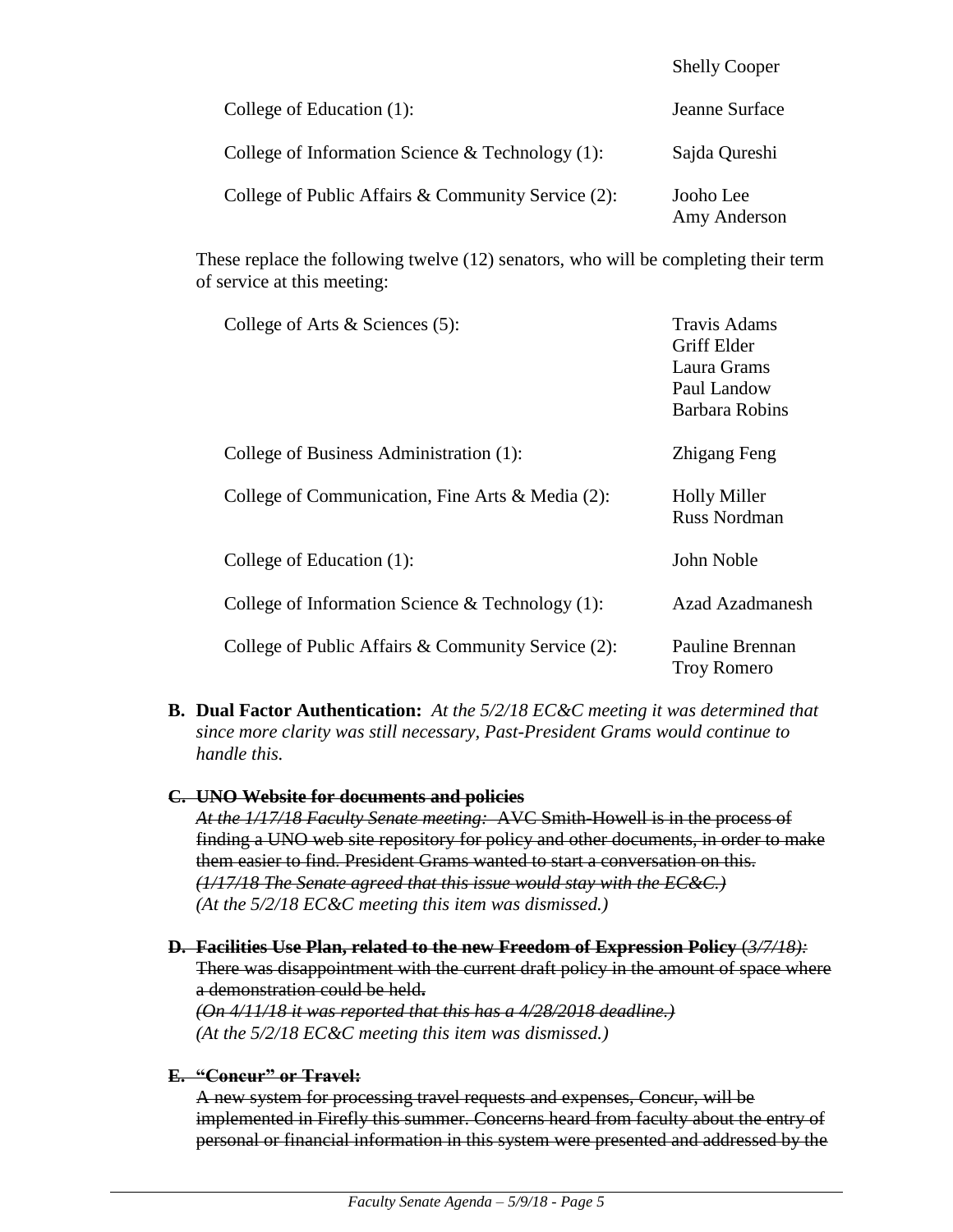SAP helpdesk in an email to President Grams. No personal information need be left after using the system. *(As of 4/11/18 this is still being worked on.) (At the 5/2/18 EC&C meeting this item was dismissed.)*

- **F. Canvas Retention & Completion Calendar:** Senator Grams reported in *April 2018 this is continuing to be worked on*. *(At the 5/2/18 EC&C meeting Past President Grams was tasked to continue to work on this.)*
- **G. Revision of Front-End of Undergraduate & Graduate Catalogs and Possible Representation on Review Committee:** *As of April 2018 this is being worked on.* *(At the 5/2/18 EC&C meeting this item was dismissed.)*
- **H. RESOLUTION 4314,** 11/8/17**: Include in ACE a Question Regarding Timely Feedback for Students**

*(4/11/18: Senator Grams will check to see if the question been added to the Evaluation Form? And also, can the form be put on the web somewhere so questions can be seen?) (At the 5/2/18 EC&C meeting Past President Grams volunteered to continue checking on this.)*

## **V. Standing Committee Reports**

## **A. Academic & Curricular Affairs:** Senator Miller

The Committee met April 25, 2018 at 2:00 p.m. in Criss Library – Room 307. Present: Connie Schaffer, Stan Wileman, Burch Kealey, Kelly MacArthur, Craig Maher and Holly Miller

There were three agenda items for this meeting. During the committee's March meeting we discussed the Early College High School program which is being offered at Millard South High School and so that continued discussion was the first item on the April 27, 2018 agenda.

The first group of students will be graduating from this program in the spring of 2018 with an Associate Degree. This program was developed and accredited by Metropolitan Community College and with the existing articulation agreement with MCC, those student credit hours are accepted at UNO. A&CA committee members want assurance that the college courses offered by this high school program provide the necessary foundation for students to succeed in upper level college courses. Senator MacArthur stated that we need data measuring student success, to guide further review of this program.

If these students select to continue their education at UNO, it seems like an opportune time to create a method to track their academic success in upper level classes. Since all students are required to take three Writing classes, this might be a class to track. Composition one and two are general education requirements and are completed as part of an Associate Degree, but the third Writing class (which is discipline specific) would be taken at UNO. Another option might be to track student success in upper level math classes.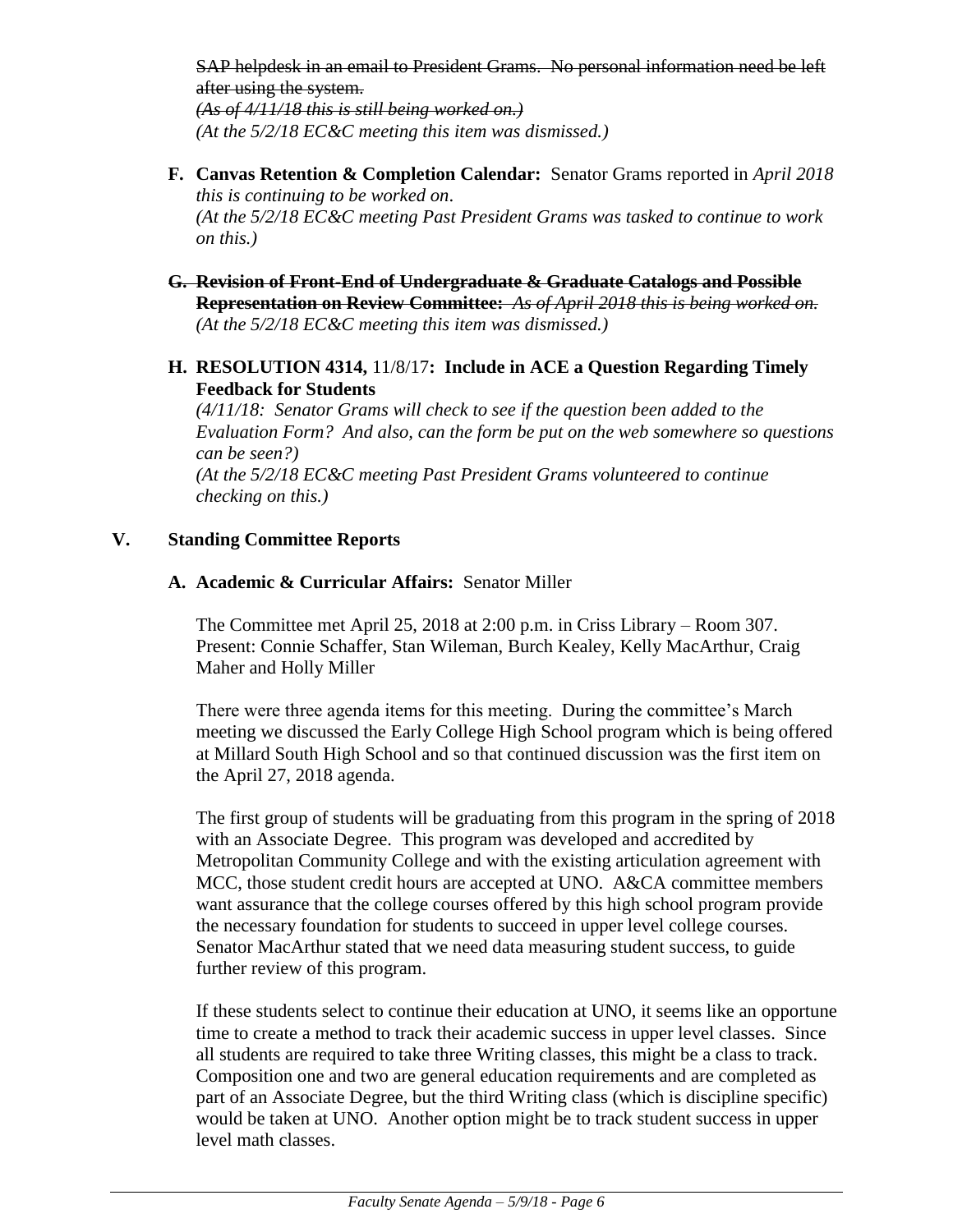Senator Miller reported that she spoke with Matt Tracy, Director of General Education and Dual Enrollment, to strategize a way to track student success. It is suggested a member of the A&CA committee contact Hank Robinson, Director of the Office of Institutional Effectiveness, in the fall to discuss the feasibility of a study to track these students' success. Matt also offered his ongoing support and agreed to help as needed with this endeavor.

Pat Smith from the English department at MCC reached out to Senator Miller asking about UNO's interest in Millard's Early College High School program. She said that her colleagues in the English department at MCC might be very interested in data on graduates from this program. Pat said it is likely that MCC would participate in a joint study tracking students who graduated from the Early College High School program and then continue their education at UNO or MCC.

In the fall the committee will continue working with Matt Tracy to determine if Millard Public Schools is currently tracking students in this program and if tracking has any implications on our current articulation agreement, with a goal of determining if students graduating from the Early College High School program have the educational foundation to succeed at in upper level courses at UNO.

The second item on the agenda was the Student Success Recommendations document that the A&CA committee was asked to review in March. Our recommendations were sent to Dr. Candice Batton, Assistant Vice Chancellor of Academic Affairs, last month and she acknowledged receiving the document. At this time, it has not been determined how Student Government will use the document.

The third item on the agenda was the selection of a new committee chair for the 2018- 2019 academic year. Senator Miller listed the duties and responsibilities linked to that position and reminded all present that a new chair will need to be selected when the committee caucuses during the May 9 Faculty Senate meeting.

Committee members discussed five topics in the *for-the-good-of-the-order* portion of the meeting.

Committee members were thanked for their service during the 2017-2018 academic year.

The meeting adjourned at 3: 07 p.m.

# **PENDING:**

**1. Early College High School:** *(EC&C sent to A&CA 2/7/18)*

FYI: E-mail received 2/5/18 from Senator Adams:

*At Friday's English Department meeting, as we discussed Dual Enrollment and other issues, a new program in the Millard School District dominated much of our discussion and members of the department asked me to take this issue to Faculty Senate. In short, our department has concerns about the various impacts of a program called Early College High School* 

*<http://mshs.mpsomaha.org/academics/early-college-high-school> The program says high school students can earn an Associate degree from Metro and that those*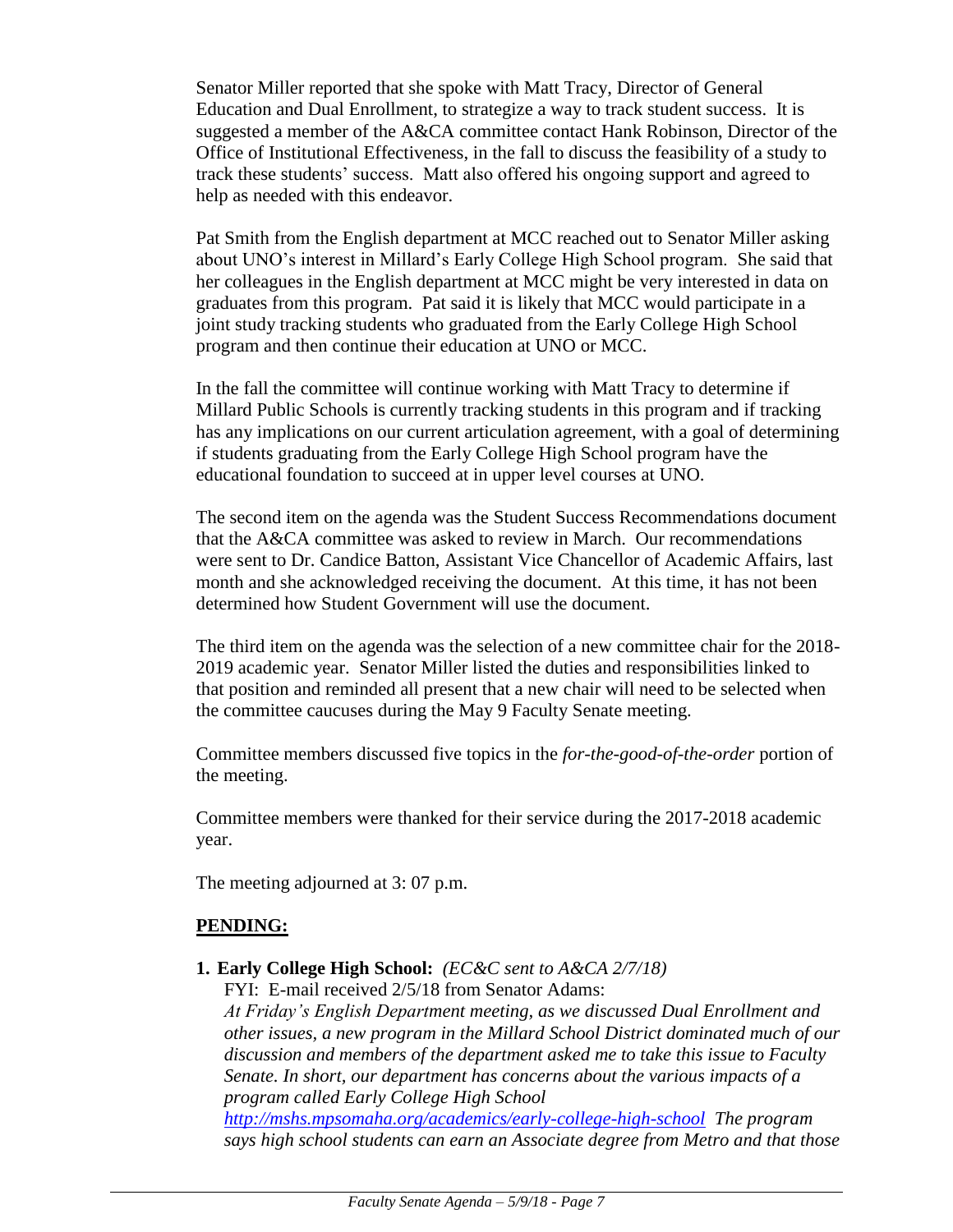*credits will fulfill the general education requirements at UNO. Members of my department are concerned about how this might threaten enrollments at UNO and about the quality of such a program (it seems, for example, that a 10th grade English course could satisfy the English 1150 writing requirement at UNO). I would like to put this on the EC&C agenda as a point of discussion to determine if faculty in colleges beyond Arts and Sciences are also concerned about such a program.*

**2. Length of Time for Finals:** *(Faculty Senate send to A&CA 4/11/18)* It seems there is nothing documenting the length of time for Final Exams. Is the length of time listed anywhere, and, if so, how to make it easier to find? If not, how can this be fixed? Can the Registrar publish this somewhere? *(This was dismissed at the 5/2/18 EC&C meeting because Senator Wileman already worked on it and it was noted that the length of time for finals has been added to the web site.)*

## **B. Committee on Educational Resources & Services:** Senator Robins

The Committee met April 25, 2018.

Attending: Senators, Azad Azadmanesh, Tej Adidam, Marlina Davidson, Barbara Robins, Andy Zhong. Mark Schoenbeck was absent.

Guest: Dave Richards, Dean, UNO Libraries UNCL Collection Analysis Project (UNMC, UNO, UNK, UNL)

- UNCL Acquisitions Ecosystem (\$14.5 million)
- Student credit hour fee from all university students o Money is spent on databases, study rooms, and other resources for students
- $\bullet$  UNO \$1.6 UNO \$1.4 UNCL = \$3.0
- Initiative is to buy databases together! Big 10 Academic Alliance.
- UNCL Collection Analysis
	- o Amount of total dollars spent on UNCL shared resources/pursuits: \$7.1 million
	- o Amount if we wanted to share access to all duplicate resources for all four libraries: \$1 million
	- o Amount if we wanted to share access to all unique resources for all four libraries: \$1.7 million
	- o Total cost to share all resources: \$2.7 million
- UNCLs acquisition collective group will start working together to renegotiate contracts with databases.
- Subject Specialist Team: helps to determine whether there are certain databases that the university needs. Then comes a trial. And then we make a determination.
- Elsevier Database (primarily science database publisher)
- Open Educational Resources (OER) \$50,000 for grants to those faculty who want to take on this initiative. Please contact Katie Bishop for additional information.
- Next Steps
	- o Share info with faculty and campuses and central administration
	- o Negotiate licenses with noticeable price savings
	- o Identify sources of funding for sharing more content across the four campuses
- Additional Questions Alison Bobal | 402-559-7087 | abobal@unmc.edu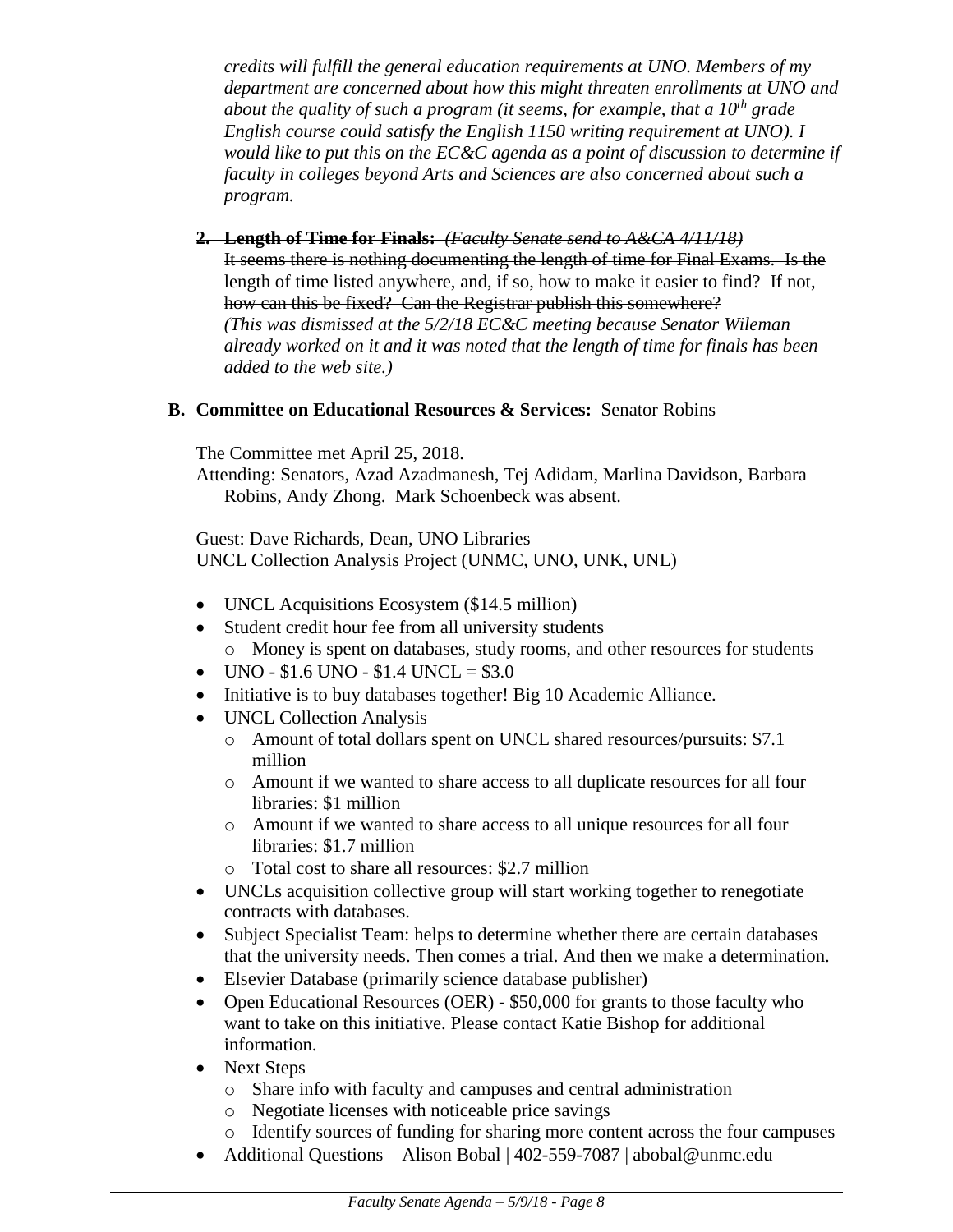*The EC&C suggested that Dean Richards be invited to present this at the August Retreat.*

# **PENDING:**

- **1. Canvas:** When the transition away from Blackboard enter the final days during summer 2018, new issues could emerge as more faculty seek technical assistance. *(EC&C to ER&S 3/7/18) (5/2/18 Committee remains open to undertaking a project when an issue becomes clearly defined.)*
- **2. Payroll Deduction for Paul Beck Scholarship** *(2/7/18) (3/7/18):* a response from Debra Wilcox (UNO Controllers Office) regarding the possibility that faculty could submit a payroll deduction that would serve as a monthly gift to the Beck scholarship fund. Senator Davidson has agreed to follow-up.
- **3. Accessibility to Classroom IT Equipment** *(3/7/18):* EC&C sent this item was to the ER&S Committee.

## **C. Committee on Faculty Personnel and Welfare:** Senator Elder

The Committee met April 25, 2018, in H&K 205. Present: John Noble, Amber Rogers, Griff Elder Absent: Pauline Brennan, Dale Tiller, Marshall Prisbell Guest: Joe Kaminski

The Faculty Personnel & Welfare Committee has been, for a number of years, interested in developing a program that would encourage more faculty and staff to make use of the Wellness Center by reducing the membership fee.

## **Background:**

In 2014, the Faculty Senate produced a survey of Full-Time UNO Faculty. Tied at #7 with *Balance Among Teaching, Research and Service* among the Top 10 Faculty Ranked Concerns was the issue of the cost of using the Wellness Center.

In the Fall of 2015, the Faculty Personnel & Welfare Committee decided that, in comparison with the difficulties involved in meaningfully addressing *Balance Among Teaching, Research and Service*, the cost of the Wellness Center was low hanging fruit.

We then met with Joe Kaminski in Fall 2015 and learned two things: (1) There is no way that the Wellness Center will unilaterally cut the cost of membership. There is a bond that needs to be slowly paid down. Furthermore, students pay this membership fee through a student fee. So from the Wellness Center's perspective, it is only fair that Faculty/Staff pay the full \$450 per year to use the facility. Note that since the fee was raised from \$90 per year to \$450 per year, it hasn't been raised further to keep up with inflation. Thus eventually the Wellness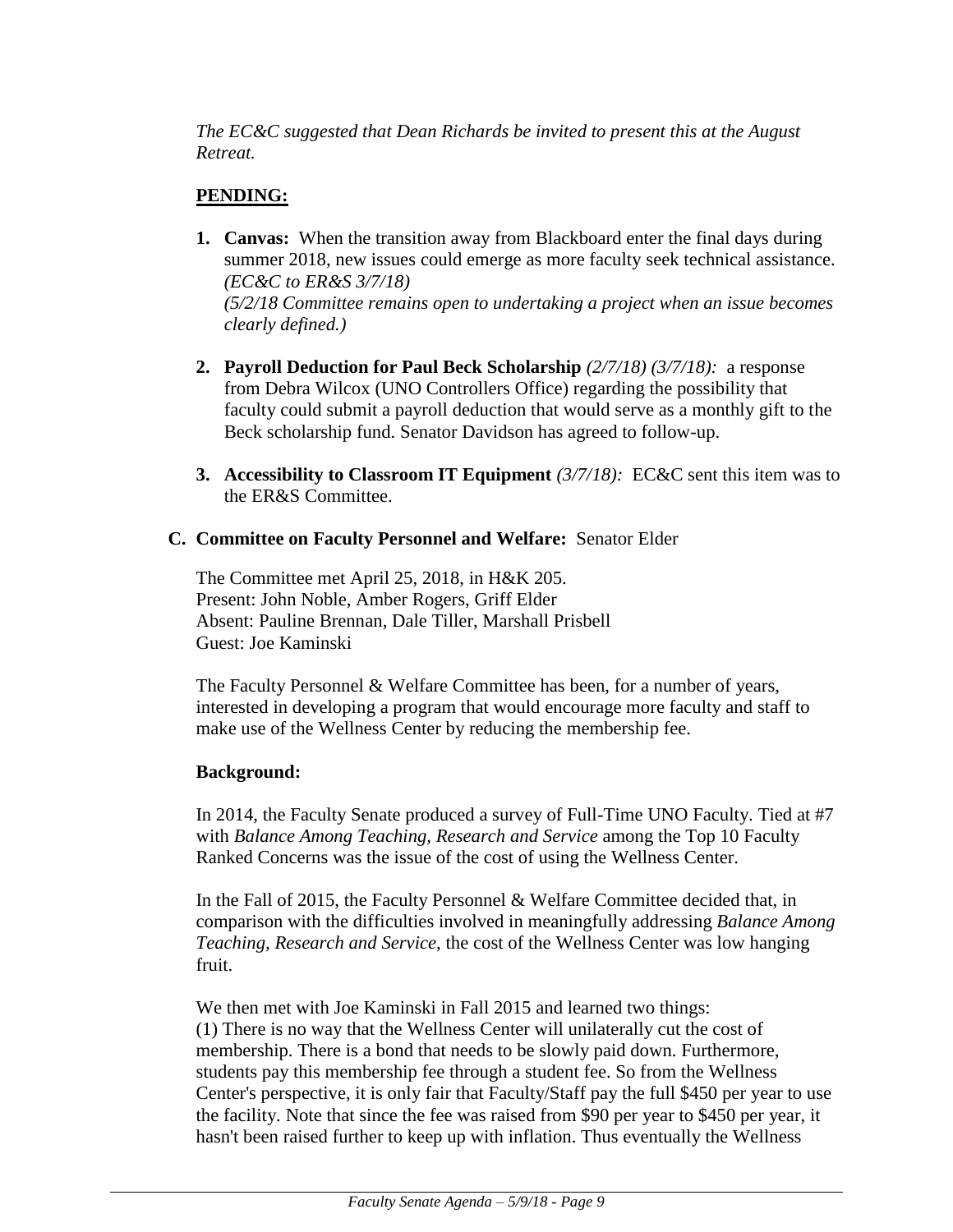Center at \$450 per year will be a bargain.

(2) More profitably, we learned that University of Iowa has a Wellness reimbursement program funded by Blue Cross Blue Shield that partially refunds faculty their membership for gym usage. FP&W decided to pursue something similar at UNO. Unfortunately, there are differences: While Iowa's program is funded by Blue Cross Blue Shield, NU is self-insured with BCBS only administering the insurance program. Thus while BCBS sees the benefit in such a program, we can't work with them to achieve one at UNO. We need to work at NU.

In the Spring of 2016, FP&W discussed the topic with the Staff Advisory Committee, and Michael Perdunn, SAC President, picked up the initiative. One problem in making a case for such a reimbursement program, which we discovered, is that UNO doesn't have access to its own healthcare data.

In May 2016, a proposal was shared with Bill Conley. The idea was that we would hire a consulting firm to put together a plan for UNO that would include some reimbursement for the Wellness Center.

Although, the adhoc committee led by Michael Perdunn interviewed some firms, financial considerations prevented this plan from going ahead, and the initiative ran out of gas.

In Spring 2017, Griff Elder learned from Cecil Hicks that we now had access to our healthcare data. The time seemed therefore ripe to restart our efforts, and use that data to determine whether their might be healthcare savings associated with greater Wellness Center usage by Faculty and Staff. Late Spring 2017, at a EC&A meeting, this issue was brought up. Dan Shipp was present, and embraced the initiative.

# **Current Version of Initiative:**

All this year, Dan has been leading an initiative to conduct a pilot that would reimburse faculty/staff for Wellness Center usage (reimburse \$100 of the \$150 per semester fee). A focus group was held in the Fall to discuss requirements needed for reimbursement. Current version of requirements are: (1) Wellness Center usage 4 times a month. (2) Complete Health Risk Assessment. (3) Either some sort of volunteering, or some sort of donation (details to be determined).

All this is background for the April 25's meeting. Dan Shipp had another obligation and was not able to be present.

Joe Kaminski provided us with an update on the status of the initiative:

The program has a name, the *UNO Thrive Wellness Program,* the Chancellor is supportive, but the issue is being considered in Varner Hall. A legal determination is needed to know whether this will considered a "program" or a "benefit". We understand that *if* it is legally a "benefit", then any such program would have to be rolled out system-wide. **If** it is only a "program", then it should be possible to roll it out as a pilot program at UNO in Fall of 2018. A decision from Varner Hall is expected in mid-May.

# **PENDING:**

**1. Wellness Fees.** *10/2017:*On Mon Sept 18, there was an initial faculty/staff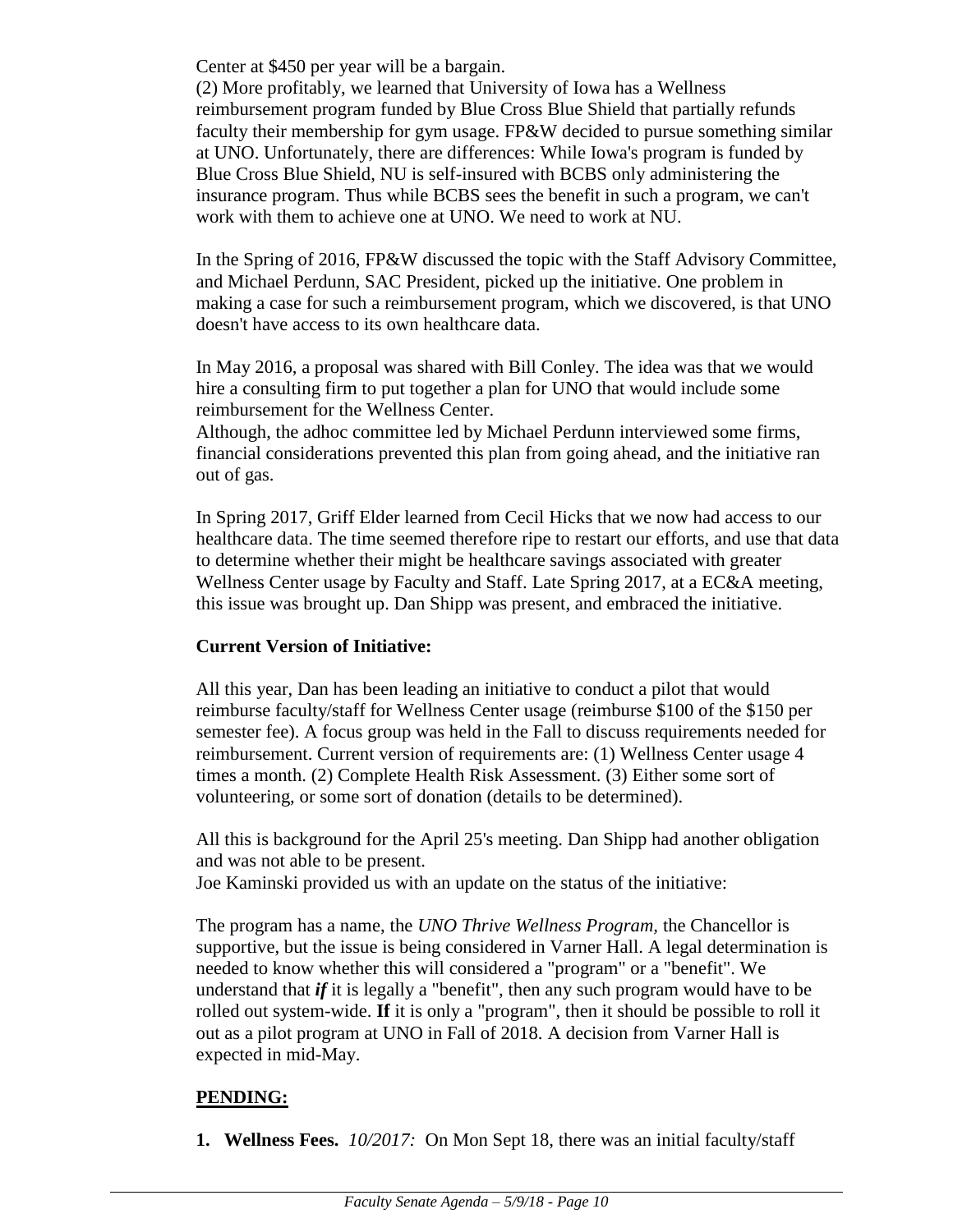wellness-based incentive program meeting in EAB 202 organized by Dan Shipp. Attending: Dan Shipp, Cathy Pettid, Joe Kaminski, Jeanne Surface, Griff Elder, Cecil Hicks, Carol Kirchner, and Esther Scarpello**.**

The group met to discuss how UNO could develop and pilot a wellness-based incentive program for faculty/staff. The wellness program needs still to be worked out—both programmatically and financially. But roughly, the idea is that, UNO would offer a pilot program that would partially reimburse the cost of a Wellness/H&K membership based upon member usage and participation in specific wellness program elements. Tentatively, the financial incentive might be as much as a \$100 reimbursement of the \$150 per semester Wellness/H&K membership fee. Details have to still be worked out. The working goal is to offer this pilot program starting in January (but if not January, then the following August-2018).

The working group plans to meet every two weeks. The first meeting will discuss the requirements for reimbursement.

I have been asked to put together a Faculty Senate Focus Group that this working group can consult.

## **2. Summer Compensation for Grievance Committees.** *10/2017 cont.:* **RESOLUTION 4279**, 12/14/16: **Grievance Committees Summer Compensation**

While most of us are on 9 month contracts, many uncompensated service obligations require summer participation. Members on the committee have their own anecdotal accounts of what we perceive to be a trend. We are hoping to discuss this topic with the AAUP, so that we can begin to connect some of the dots. We have contacted AAUP. The topic is on their agenda for Friday October 6, 2017**.**

*EC&C 3/7/18:* We have been asked to look at the policies and procedures for the 3 committees to see if appropriate language could be added to minimize the necessity of these committees meeting during the summer. John Noble has agreed to produce a first draft response.

Administrations proposal is that 9 month faculty committee members will be compensated up to \$500.00 per day (minimum of 1/2 day) when their committee is required to meet. The sense of the committee was that the compensation what fair. Still, we asked that the rationale be written down and shared with us.

We have contacted the AAUP to make sure that the solution that we are crafting is in line with the AAUP contract.

*(On 5/2/18 the EC&C noted that when we receive the update from AVC Smith-Howell this will be put on the Faculty Senate website.)*

**3. Visa Issues: Are they consistent college to college.**

*(1/10/18: Put on EC&A agenda.)*

**4. Faculty/Staff Safety Processes.** *10/2017 cont.:* Dr. Gina Toman has been named Faculty Human Resources Officer and Assistant to the Senior Vice Chancellor. She begins her new role on October 11**.**

We are interested in the administration developing a website similar to the Student Safety Website.

Note: We felt that the following site makes a good model:

http://academicpersonnel.unc.edu/faculty-policies-procedures-guidelines/

We expect Gina Toman will be help us address the request that there be a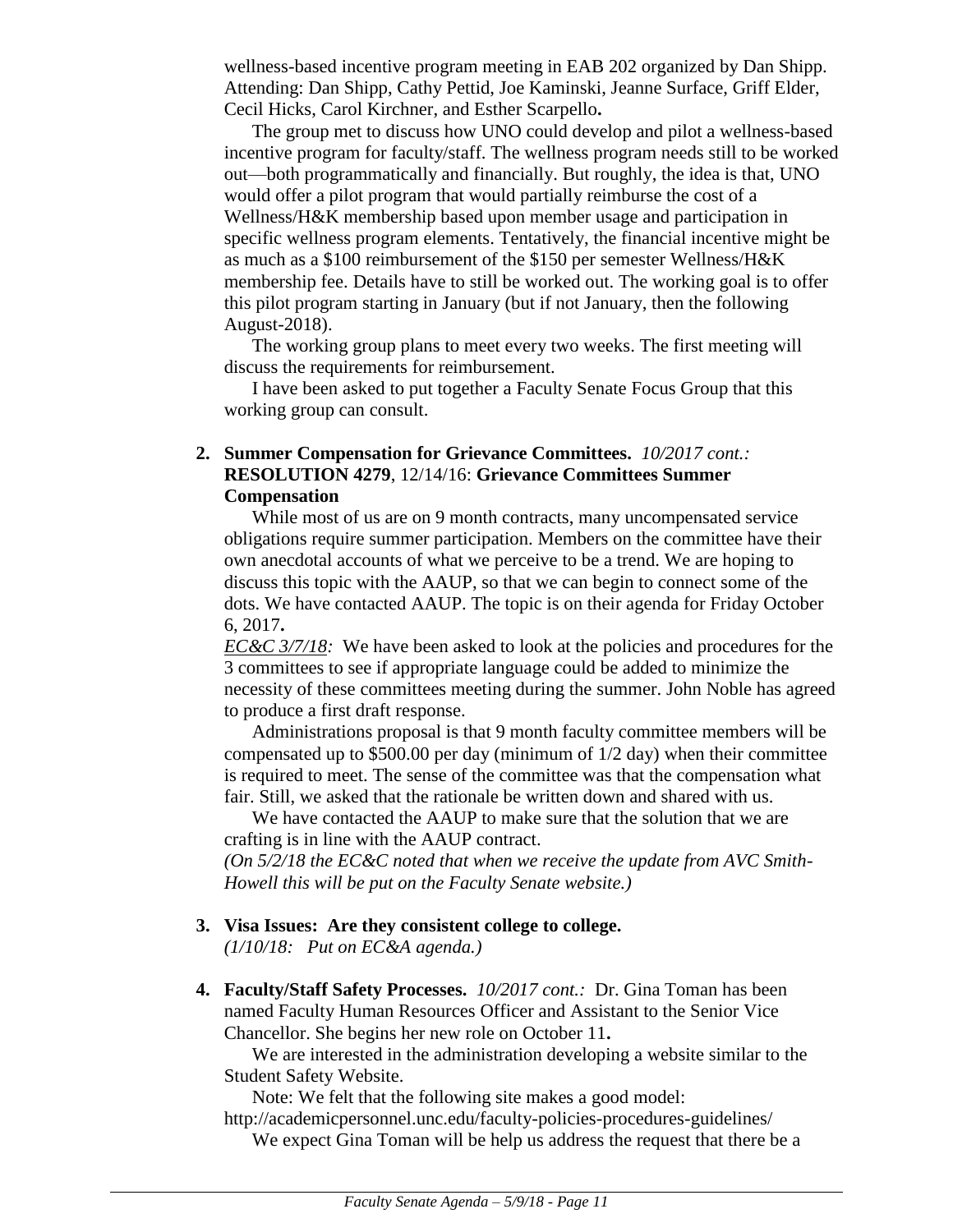flow-chart that will help faculty understand and negotiate the many resources that are available: Ombudsperson, EAP person, counseling, BRT, etc. What information is confidential, etc. This "flowchart" may manifest itself in the form of the website mentioned above.

*(3/4/18 Info: Academic Affairs is doing a big website development.)*

## **5. Server for Personal Web Pages**

Senator Elder reported that last year all faculty across campus lost the server, along with the opportunity to have their own personal web sites, like Math. The Web site may have not been pretty, but it was spot on for other mathematicians to check. Senator Zhong said it now looks odd. Senator Kennedy said we all need support to get the server back for supporting personal web sites. Anything without branding is gone.

*(On 12/13/17 this issue was given to the FP&W Committee.) (3/4/18: EC&C suggested putting this item on the EC&A agenda. UNL has cloud hosting services.)*

## **6. Air Handler for Sculpture Lab**

*(On 4/11/18 Senator Stacy reported the air handler for the Sculpture Lab is dangerously outdated. The full Senate moved to send it to the FP&W Committee to look into how it can be updated or replaced, or who to keep in contact with.)*

**D. Committee on Goals and Directions:** Senator Arbelaez (No Meeting/No Report)

## **PENDING:**

**1. Facilities Planning and Faculty Representation** (Specifically, which Facilities Planning Committee would be the best on which to have faculty representation before plans are made, not just reported?) *(Sent to G&D 2/10/16) (3/4/18 Info: Senator Bereitschaft is checking on this.)* 

## **E. Committee on Professional Development:** Senator Adams

The Committee met April 25. Senators Adams, Nordman, Cast-Brede, Feng, Boron, and Winter were present.

The Committee discussed the upcoming election of a new chair and vice chair. Senator Adams asked for notes regarding anything members want highlighted in the year-end report, which is due soon.

The Committee then discussed the notes regarding the FDF Dean's Survey from the April EC&A meeting. Though those notes are not very detailed, and the PD Committee hopes for more detail at the upcoming EC&C meeting, we thought through what the committee might focus on to create suggestions for the administration and to respond to the Chancellor's acknowledgement that the ball is in our court on this issue. The committee identified three paths for our work in the fall:

- 1. Develop a template rubric/criteria that each college could use a starting point for distinguishing how FDF applications are ranked
- 2. Identify a consistent location where FDF application processes and the criteria should be located across colleges
- 3. Invite SVC Reed and/or Deans to PD Committee meetings to help vet the criteria and location.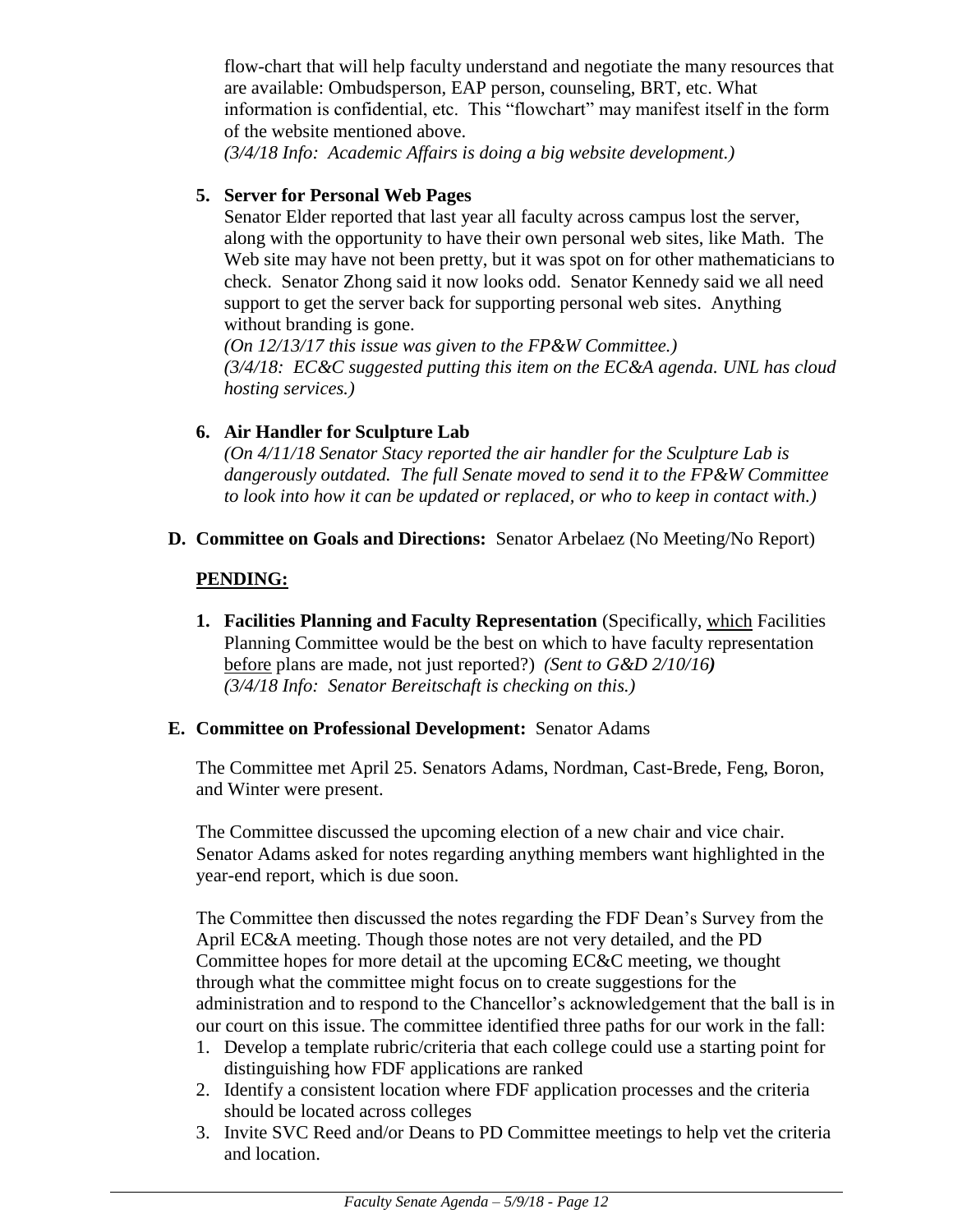## **PENDING:**

- **1. Faculty Professional Development Leave policies/procedures:**  *(1/10/18: The PD committee is waiting for deans to complete a survey to actually gauge faculty's understanding of FPD leave policies and procedures.) (At the 4/18/18 EC&A meeting this was discussed with Chancellor Gold and SVC B.J.Reed.)*
- **2. Creation of an Easily Found List of What Retiring Faculty Need to Know** *(4/11/18: Sent to PD Committee.)*
- **F. Committee on Rules:** Senator Nash

The Rules Committee met at the Criss Library on April 25, 2018. *Present:* Jeremy Johnson, Bob Nash, Kathy Peterson, Troy Romero, Wei Rowe. *Absent:* Paul Landow (excused).

# **1. RESOLUTION for Senator Replacements:**

# **a. Permanent Replacement for Dan Hawkins**

**BE IT RESOLVED**, the following faculty member will permanently replace on May 10, 2018, and complete Senator Dan Hawkins's term to May 8, 2019, and also take Senator Hawkins place on the Goals & Directions Committee, as Senator Hawkins has resigned from the Faculty Senate:

Ed Tisko.

# **b. Permanent Replacement for Stan Wileman**

**BE IT RESOLVED**, the following faculty member will permanently replace on May 10, 2018, and complete Senator Stan Wileman's term to May 13, 2020, and also take Senator Wileman's place on the Academic & Curricular Affairs Committee, as Senator Wileman is retiring from UNO:

Matt L. Hale.

**~~~~~~~~~~~~~~~~~~~~~~~~~~~~~~~~~~~~~~~**

# **2. RESOLUTION: 2018-2019 Membership of Standing Committee Members**

# **RESOLUTION**: **Membership of 2018-2019 Faculty Senate Standing Committees:**

BE IT RESOLVED that the following be appointed to the 2018-2019 Faculty Senate standing committees as designated:

Committee on Academic & Curricular Affairs (6) Matt Hale, IS&T (2020) Burch Kealey, CBA (2019) Kelly MacArthur, A&S (2020) Craig Maher, CPACS (2020)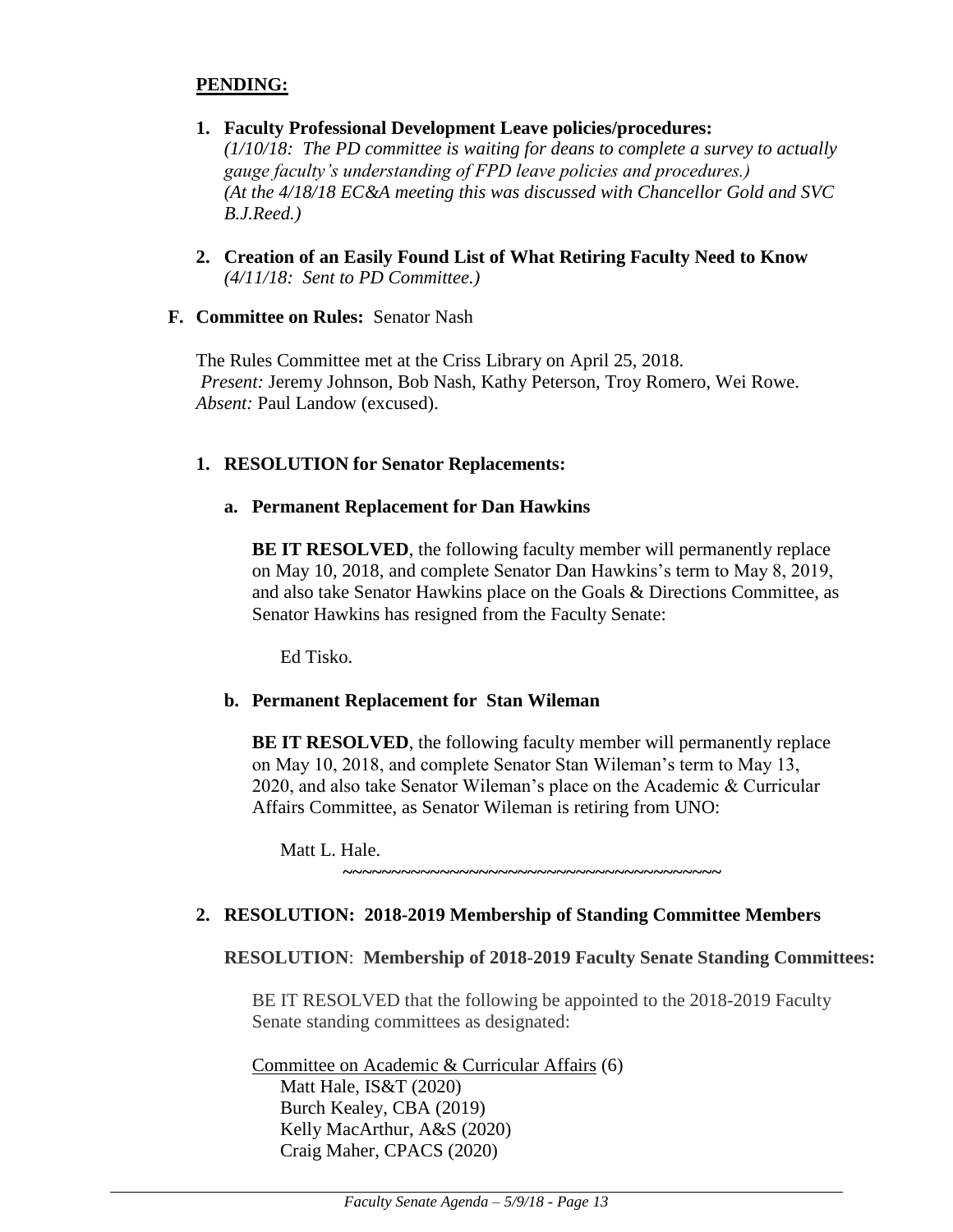Connie Schaffer, ED (2020) Bob Woody, A&S (2021)

Committee on Educational Resources & Services (6) Tej Adidam, CBA (2020) Scott Glasser, CFAM (2020) Jooho Lee, CPACS (2021) Mark Schoenbeck, A&S (2020) Jeanne Surface, ED (2021) Andy Zhong, A&S (2020)

Committee on Faculty Personnel & Welfare (6) Claudia Garcia, A&S (2021) Ziaul Huq, CBA (2021) Tammie Kennedy, A&S (2020) Ramazan Kilinc, A&S (2021) [Paul Landow, Fall 2018] Marshall Prisbell, CFAM (2019) Dale Tiller, EXT (2019)

Committee on Goals & Direction (6) Maria Arbelaez, A&S (2019) Bradley Bereitschaft, A&S (2019) Tomm Roland, CFAM (2021) Hamid Sharif-Kashani, EXT (2020) Richard Stacy, ED (2019) Edmund Tisko, A&S (2019)

Committee on Professional Development (6) Julie Blaskewicz Boron, CPACS (2019) Melissa Cast-Brede, ED (2020) Shelly Cooper, CFAM (2021) Brady DeSanti, A&S (2021) Iulia Podariu, A&S (2021) Victor Winter, IS&T (2019)

Committee on Rules (6) Amy Anderson, CPACS (2021) Jeremy Johnson, CFAM (2019) Robert Nash, LIB (2019) Kathy Peterson, ED (2019) Sajda Qureshi, IS&T (2021) Wei Rowe, CBA (2019) - - - - - - - - - - - - - - - - - - - -

#### **3. RESOLUTION: Campus Committees (a-i)**

BE IT RESOLVED, that the following be appointed to Campus Committees as designated:

**a. Academic Planning Council (APC)**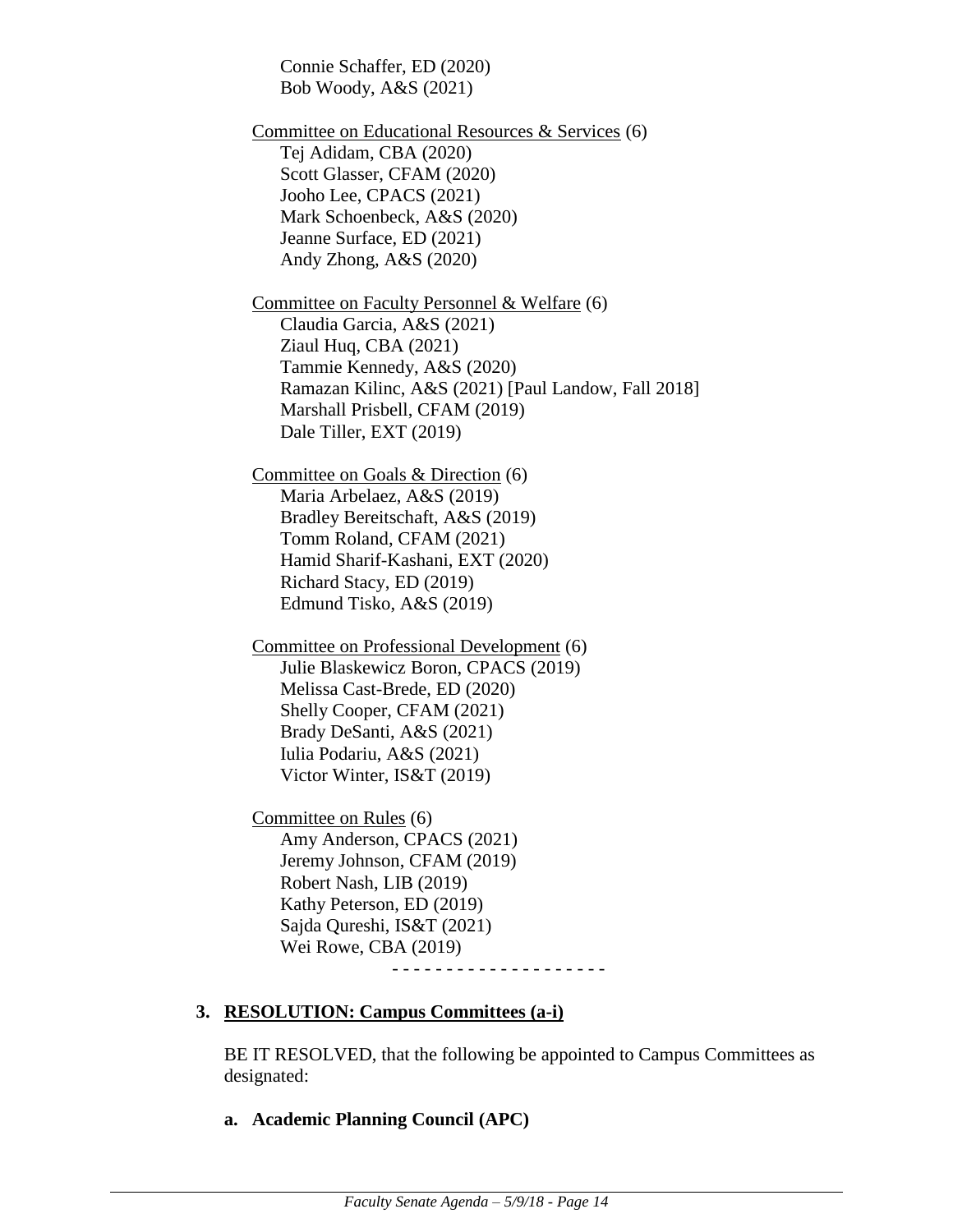BE IT RESOLVED that the following names go forward as the Faculty Senate's representatives to the Academic Planning Council, each for a one-year term from 07/31/18 through 08/01/19:

Amy Anderson (to be reappointed); Peggy Jones (to be reappointed).

#### **b. Assessment Committee**

BE IT RESOLVED that the following name go forward as the Faculty Senate's representative to the Assessment Committee for a one-year term from 08/01/18 through 07/31/19:

Samantha Clinkinbeard (to be reappointed).

#### **c. Education Policy Advisory Committee (EPAC)**

BE IT RESOLVED that the following names go forward as three-year appointments, from 08/01/18 through 07/31/21, to the Education Policy & Advisory Committee (EPAC) to replace Kerry Ward (IS&T), Katie Bishop (LIB), and Ann Coyne, CPACS), whose terms will be ending:

Harvey Siy, IS&T (to replace Kerry Ward); Heidi Blackburn, LIB (to replace Katie Bishop); Barbara Hewins-Maroney, CPACS (to replace Ann Coyne).

#### **d. Judicial Committee**

BE IT RESOLVED that the following names go forward as three-year appointments, from 08/01/18 through 07/31/21, to the pool of names for the Judicial Committee:

Ann Fruhling (to replace Ethel Williams); Lisa Scherer (to replace Julie Boron); Mark Schoenbeck (to replace Michael Walker); Kerry Ward (to replace Bob Woody).

#### **e. Parking Advisory Committee**

BE IT RESOLVED that the following name go forward as a three-year appointment, from 08/01/18 through 07/31/21, to the Parking Advisory Committee:

Arturo Miranda (to replace Steven Torres)

And that the following name go forward to complete the term of Angela Eikenberry (08/01/16-07/31/19), who has resigned from the committee:

Ana Carballal (to replace Angela Eikenberry).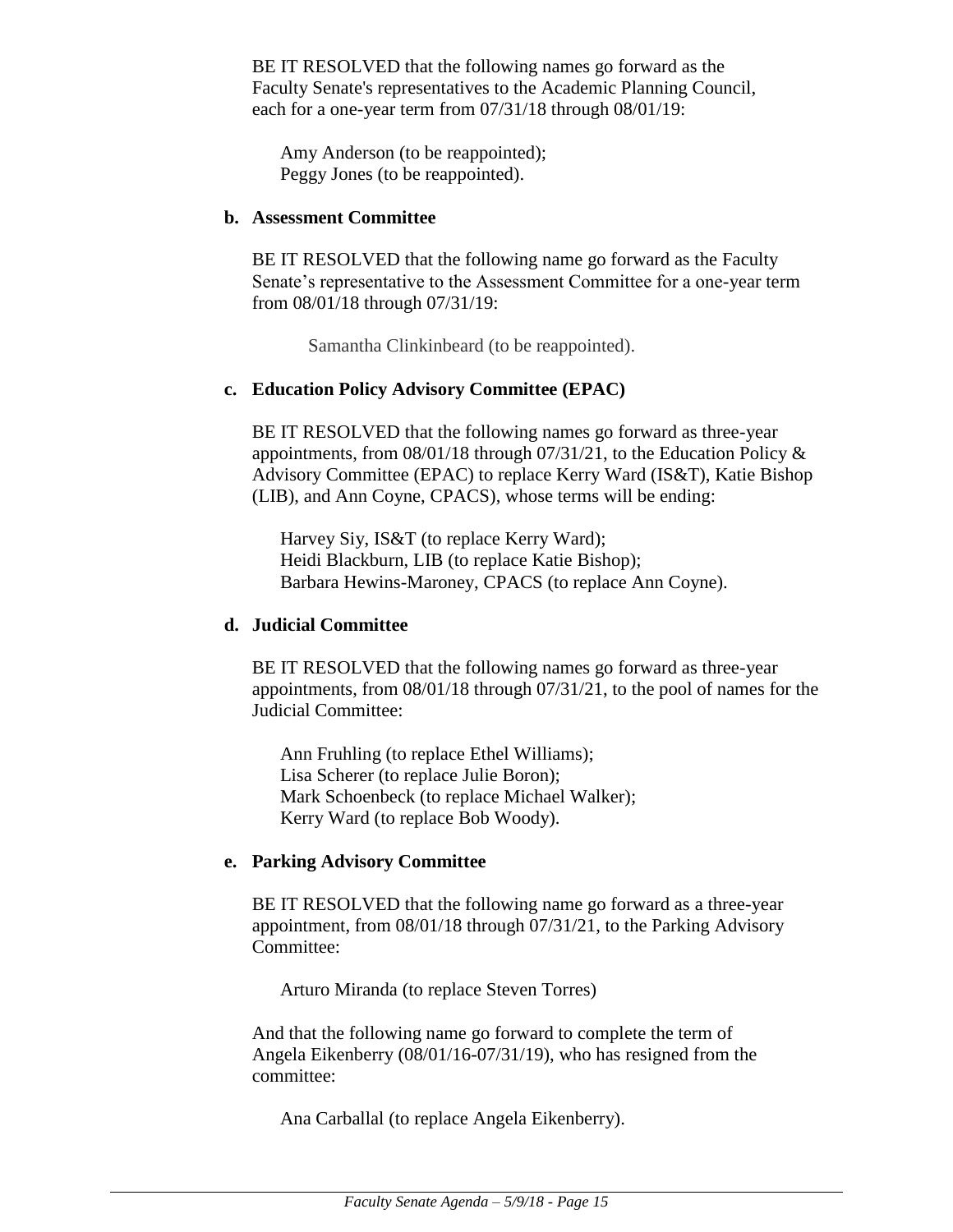## **f. Professorship Committee**

BE IT RESOLVED that the following names go forward to serve on the Named Professorship Review Committee (Kiewit, Kayser, and Isaacson Professorships), from 08/01/18 through 07/31/19 (The Administration will select one additional member of this committee.):

Gaylene Armstrong (to be reappointed); Adam Rosen (to replace Bruce Johansen).

## **g. Strategic Planning Steering Committee**

BE IT RESOLVED that the following name go forward as the Faculty Senate's representative on the Strategic Planning Steering Committee for a one-year term from 05/10/18 through 05/09/19:

TBD (to replace Daniel Hawkins).

## **h. Student Publications Board, Position A**

BE IT RESOLVED that the following names constitute the Faculty Senate approved list of nominees to the Student Publications Board, Position A, to replace Karen Weber, from which the Chancellor is to select one for a threeyear appointment from 01/01/19 through 12/31/21 as specified in the By-Laws of the Board of Regents:

Melodae Morris; Karen Weber.

## **i. Tuition Remission Task Force**

BE IT RESOLVED that the following name go forward to serve a one-year term, 08/01/18 through 07/31//19, on the Tuition Remission Task Force:

Kenneth Dick (to be reappointed).

- - - - - - - - - - - - - - - - - - - -

# **4. University Committees Resolution (a-j)**

- **BE IT RESOLVED** that the following be appointed to University Committees as designated:
- **a. University Committee on Athletics**

BE IT RESOLVED that the following name go forward as a three-year appointment, from 08/01/18 through 07/31/21, to the University Committee on Athletics:

Jamie Wagner (to replace Erin Bass).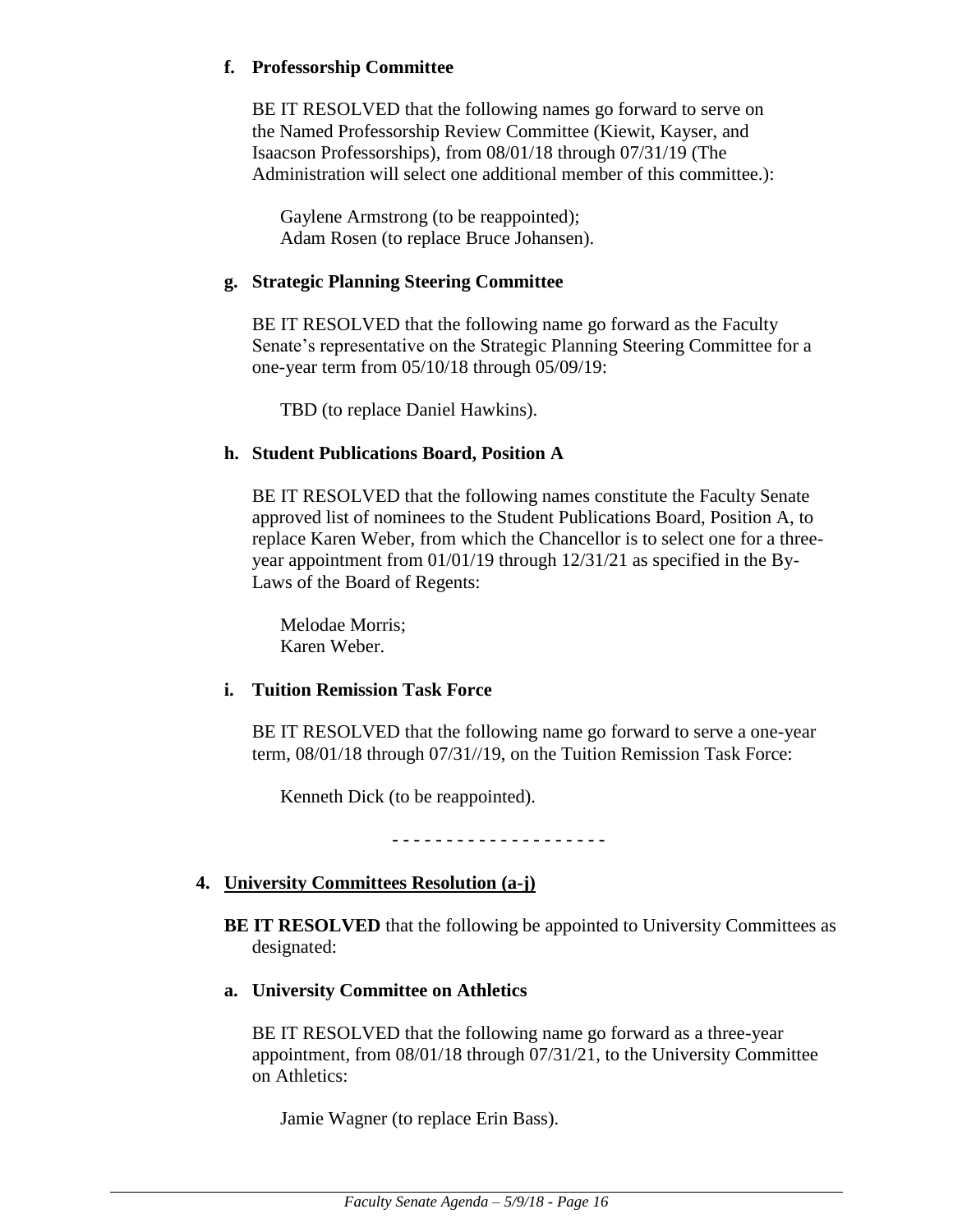## **b. Excellence in Teaching Award, University Committee on**

BE IT RESOLVED that the following faculty members be recommended for service as three-year appointments, from 08/01/18 through 07/31/21, on the University Committee on Excellence in Teaching. (Of the committee, two members should be recipients of the award and one member should be a pre-tenure faculty at-large member.) These members will serve staggered terms, and their replacements will be appointed to serve terms that would balance term endings, except for the **pre-tenure** faculty member, who serves a one year term (08/01/18-07/31/19):

John McCarty, A&S [*Recipient of Award*] (to replace Melanie Bloom); Catherine Co, CBA (to replace Phani Tej Adidam).

## AND

Anne Karabon, ED, Pre-Tenure Faculty Member At-Large (to be reappointed) [term: 08/01/18 – 07/31/19].

# **c. University Committee on Facilities Planning**

BE IT RESOLVED that the following name go forward as a three-year appointment, from 08/01/18 through 07/31/21, to the University Committee on Facilities Planning:

Amy Schindler (to replace Suzanne Sollars).

# **d. University Committee on Honors & Awards**

BE IT RESOLVED that the following name go forward as a three-year appointment from 08/01/18 through 07/31/21, to the University Committee on Honors & Awards:

Saundra Shillingstad (to replace Sara Myers).

# **e. University Committee on Library & Learning Resources**

BE IT RESOLVED that the following names go forward as three-year appointments from 08/01/18 through 07/31/21, to the University Committee on Library and Learning Resources:

Cristian Dona-Reveco (to replace Barbara Hewins-Maroney); Joyce Neujahr (to replace Heidi Blackburn).

# **f. University Committee on Student Affairs**

BE IT RESOLVED that the following name go forward as a three-year appointment from 08/01/18 through 07/31/21, on the University Committee on Student Affairs: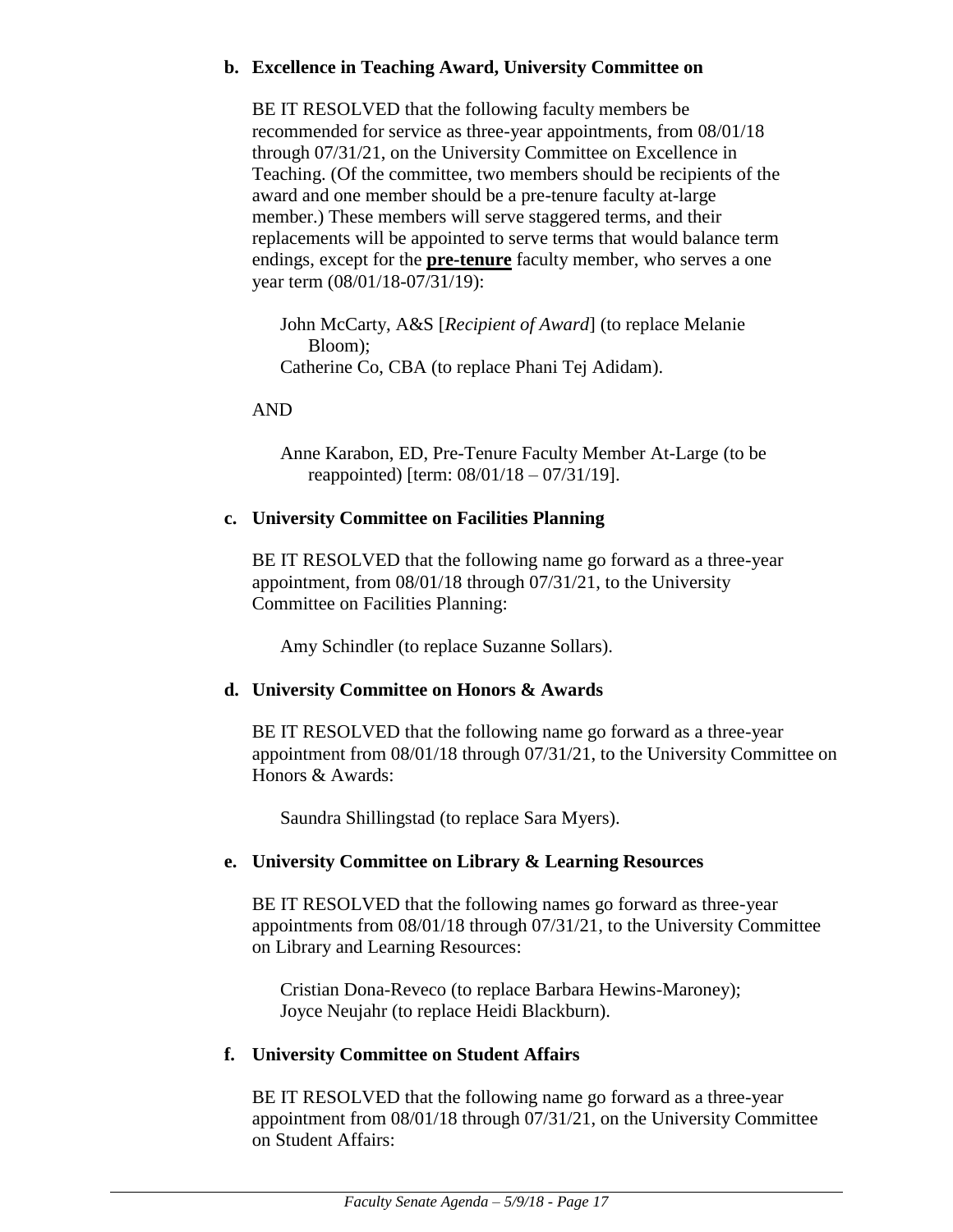Dustin White (to replace Karen Weber).

#### **g. University Committee on Technology Resources, Services and Planning**

BE IT RESOLVED that the following names go forward as three-year appointments from 08/01/18 through 07/31/21, to the University Committee on Technology Resources, Services and Planning:

Miriam Kuhn (to be reappointed); Xiaoyue (Zoe) Cheng (to replace Greg Morin); Li-Fen (Lilly) Lu (to replace Paul Davis).

#### **h. University Committee for the Advancement of Teaching (UCAT)**

BE IT RESOLVED that the following names go forward as three-year appointments from 07/01/18 through 06/30/21, to the University Committee for the Advancement of Teaching (UCAT):

Erin Pleggenkuhle-Miles, CBA (to replace Bob Ottemann, CBA); Amanda Steiner, ED (to replace Mike Messerole, ED); Dario Ghersi, IS&T (to replace Margaret Hall, IS&T);

AND the following name to go forward as a two-year appointment from 07/01/18 through 06/30/20, in order to further stagger the terms:

Omer Farooq, LIB (to replace J55ames Shaw, LIB).

## **i. University Committee on Research & Creative Activity (UCRCA)**

BE IT RESOLVED that the following names go forward as three-year appointments from 08/1/18 through 07/31/21, to the University Committee on Research & Creative Activity (UCRCA):

Tom Bragg, A&S, Sciences (to be reappointed); Christine Toh, IS&T (to replace Dario Ghersi, IS&T); Benjamin Steiner, CPACS (to replace Kyle Kercher, CPACS).

- - - - - - - - - - - - - - - - - - - -

## **VI. Other Faculty Senate Committees**

## **A. Faculty Senate Budget Advisory Committee Report**: Prof.Hall, Maher, O'Hara

#### **VII. Ad hoc Committees**

## **A. Ad hoc UNO-UNMC Faculty-to-Faculty Communication and Collaboration Committee:** Senator Barone

The Committee met April 30, 2018, 3-4:15 p.m. Attending: Barone, Bartola, Beam, Gebhart, Natarajan, Rogan, Schaffer, Sollars,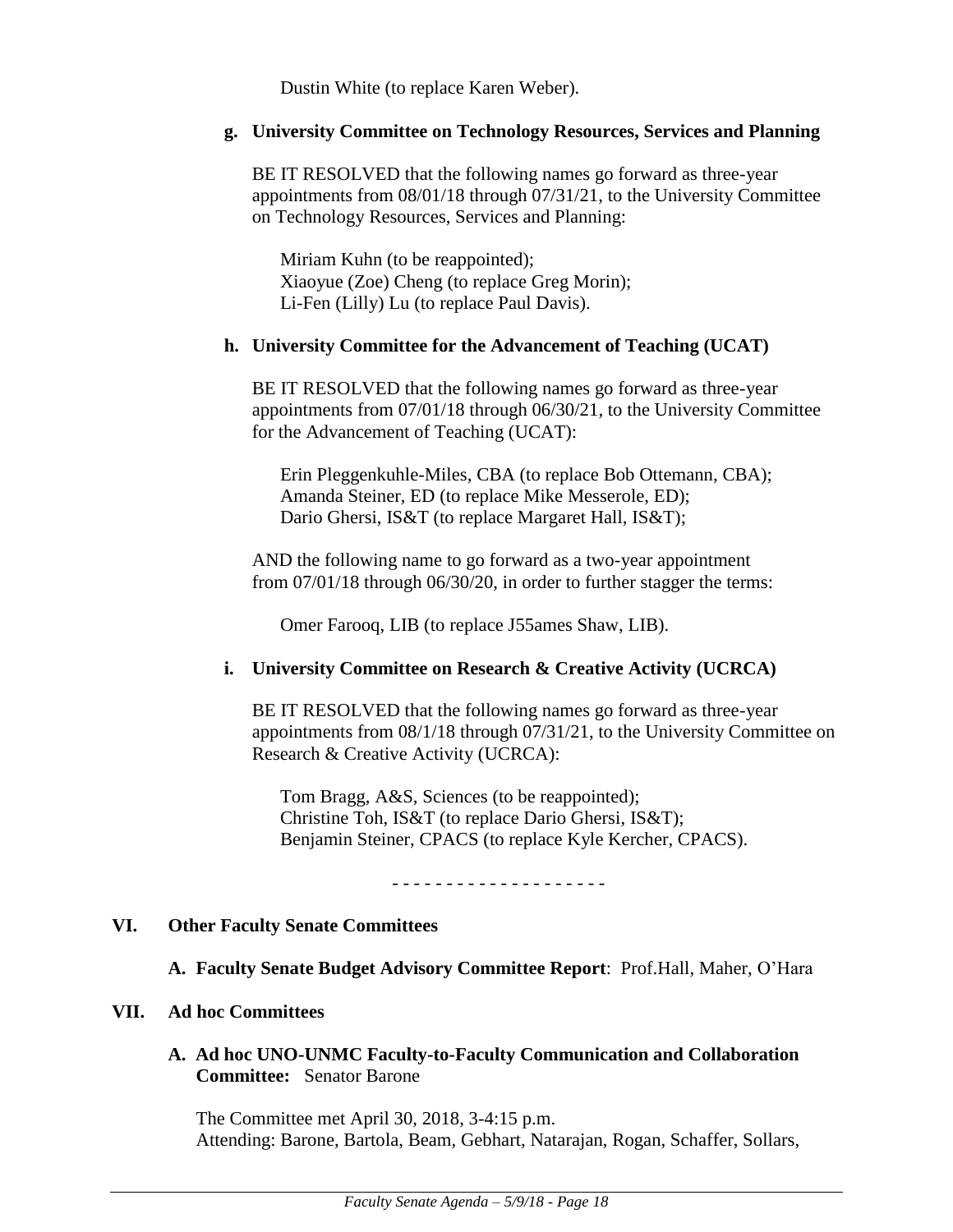Woscyna. Absent: Shriver, Glenn, Reilly, Maher, Tyma, Sewell.

- 1. Parking: The committee sees benefits in a regular shuttle service moving between the two campuses and would advise the Faculty Senates to investigate its feasibility.
- 2. The committee reviewed updated documents associated with the process for joint appointments for UNO and UNMC faculty on each campus. The response to both documents was positive and no recommendations for changes were made.
- 3. The committee reviewed a document detailing the new changes to registration from Penny Harmony. Specifically, we reviewed the changes to Intercampus registration, the single sign-on between UNO/UNMC portals and the Dual Degree Programs. The response to the changes was positive and no recommendations for changes were made.
- 4. The committee discussed the relocation of the Munroe-Meyer Institute to the Scott Campus and the plans for the First Data buildings.
- 5. The committee brainstormed on ways that the closer relationship between the two campuses can be beneficial to the economy of Nebraska. Specifically, we discussed workforce issues, training and research trajectories. In addition, we discussed how this idea could be integrated into the strategic planning process on each campus.
- 6. The committee ended with a brief discussion on its future. The committee members felt that the space for dialogue remains useful, but felt that a more specific charge from each of the Faculty Senates would be welcome.

## **VIII. Non-Senate Committee Reports**

- **IX. Unfinished Business**
- **X. For the Good of the Order**
- **XI. New Business (This is the LAST item for the outgoing Senate.)**

## **A. Resolution for Standing Committee Chairs:**

BE IT RESOLVED, that according to the Bylaws of the Faculty Senate of the University of Nebraska, Article VI, Section 1, the 2017-2018 retiring standing committees have met and selected the following 2018-2019 chairs from their continuing members:

Tba , Committee on Academic and Curricular Affairs; Tba , Committee on Educational Resources and Services; Tba, Committee on Faculty Personnel and Welfare; Tba, Committee on Goals and Directions; Tba, Committee on Professional Development.

\*\*\*\*\*\*\*\*\*\*\*\*\*\*\*\*\*\*\*\*\*\*\*\*\*\*\*\*\*\*\*\*\*\*\*\*\*\*\*\*\*\*\*\*\*\*\*

## **XII. 2017-2018** *(Outgoing)* **Senate Concludes**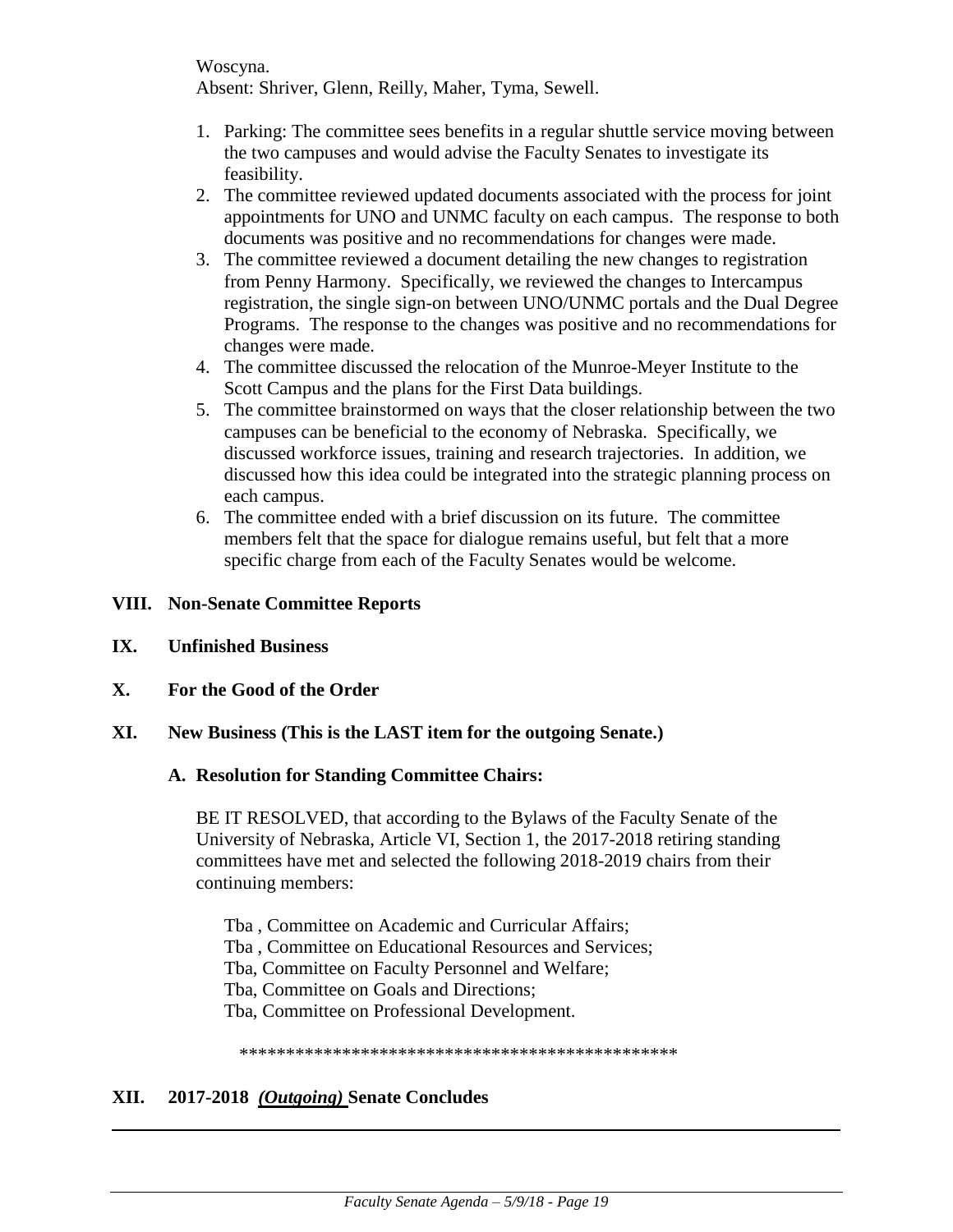# **2018-2019 Faculty Senate**

**Members:** Adidam, Anderson, Arbelaez, Barone, Bereitschaft, Boron, Cast-Brede, Cooper, DeSanti, Garcia, Glasser, Grams, Hale, Huq, Johnson, Kealey, Kelly, Kennedy, Kilinc, Lee, MacArthur, Maher, Maher, Nash, Peterson, Podariu, Prisbell, Qureshi, Roland, Rowe, Schaffer, Sharif-Kashani, Schoenbeck, Stacy, Surface, Tiller, Tisko, Winter, Woody, Zhong

#### **XIII. Organizational Meeting of the 2018-2019 Faculty Senate**

#### **A. RESOLUTION: Appointment of Chair of Committee for Rules**

BE IT RESOLVED that according to the Bylaws of the Faculty Senate of the University of Nebraska, Article VI, Section 5.6, the senate president appoints the following senator 2018-2019 Chair of the Committee for Rules:

TBA

- - - - - - - - - - - - - - - - - - - -

#### **B. RESOLUTION: Appointment of Parliamentarian**

BE IT RESOLVED, that according to the Constitution of the Faculty Senate of the University of Nebraska, Article IV, the senate president appoints Jim Carroll the parliamentarian of the 2018-2019 Faculty Senate.

#### - - - - - - - - - - - - - - - - - - - -

#### **C. RESOLUTION: Appointment of Chair of the Cabinet**

BE IT RESOLVED, that according to the Constitution of the Faculty Senate of the University of Nebraska, Article IV, the senate president appoints the following senator 2018-2019 Chair of the Cabinet:

TBA.

- - - - - - - - - - - - - - - - - - - -

**D. Nominations for and Election of Vice President of the 2018-2019 Senate**  (Nominations then election):

**RESOLUTION: Election of Faculty Senate Vice President** *(Nominations then Election):*

BE IT RESOLVED, that according to the Constitution of the Faculty Senate of the University of Nebraska, Article IV, the faculty senate elects the following senator as 2018-2019 Vice President:

TBA, to replace (or reappoint) Senator Barone.

**- - - - - - - - - - - - - - - - - - - -**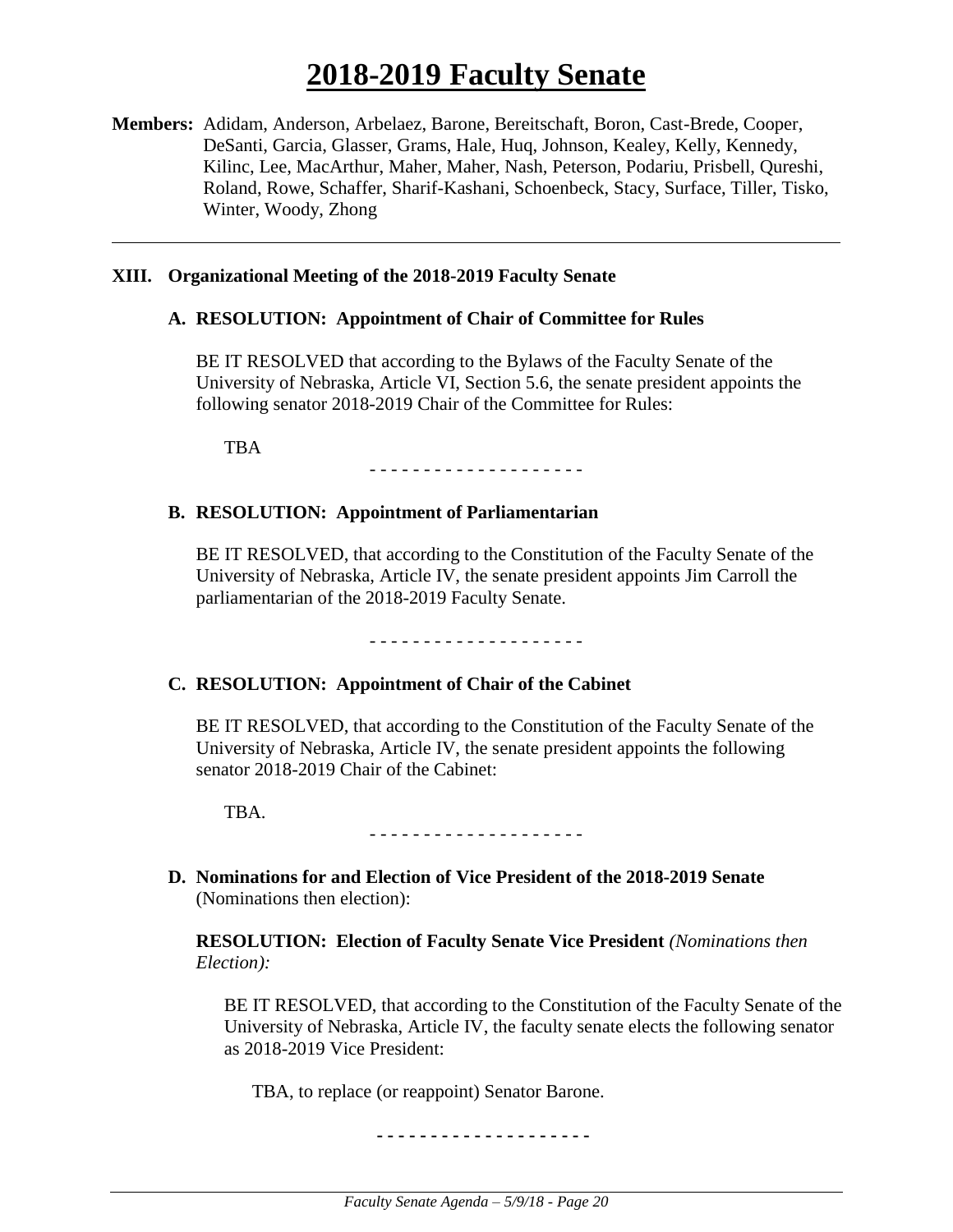#### **E. Nominations for and Election of Secretary/Treasurer of 2018-2019 Faculty Senate**

#### **RESOLUTION: Election of Faculty Senate Secretary/Treasurer**

BE IT RESOLVED, that according to the Constitution of the Faculty Senate of the University of Nebraska, Article IV, the faculty senate elects the following senator as 2018-2019 Secretary/Treasurer:

TBA, to replace Senator Landow.

- - - - - - - - - - - - - - - - - - - -

## **F. 2018-2019 Standing Committees Vice Chairs**

## **RESOLUTION: Standing Committee Vice Chairs:**

TBA, Committee on Academic and Curricular Affairs TBA, Committee on Educational Resources and Services TBA, Committee on Faculty Personnel and Welfare TBA, Committee on Goals and Directions TBA, Committee on Professional Development TBA, Committee on Rules

- - - - - - - - - - - - - - - - - - - -

## **G. RESOLUTION: Faculty Senate Presidential Appointments (a-e)** BE IT RESOLVED that the Faculty Senate President appoints the following as designated:

## **a. AAUP Executive Committee (American Assoc. of University Professors)**

BE IT RESOLVED that the Faculty Senate President appoints the following **senator**, who is also an AAUP member, as the Senate representative for a oneyear appointment from 05/09/18 through 05/08/19, to the UNO Chapter of AAUP:

Kelly MacArthur (to be reappointed).

## **b. Academic Freedom Coalition of Nebraska (AFCON)**

BE IT RESOLVED that the Faculty Senate President appoints the following senator to be the Senate representative to the Academic Freedom of Coalition of Nebraska (AFCON) for a one-year term, from 05/09/18 through 05/08/19:

TBD.

#### **c. Alumni Association Board of Directors**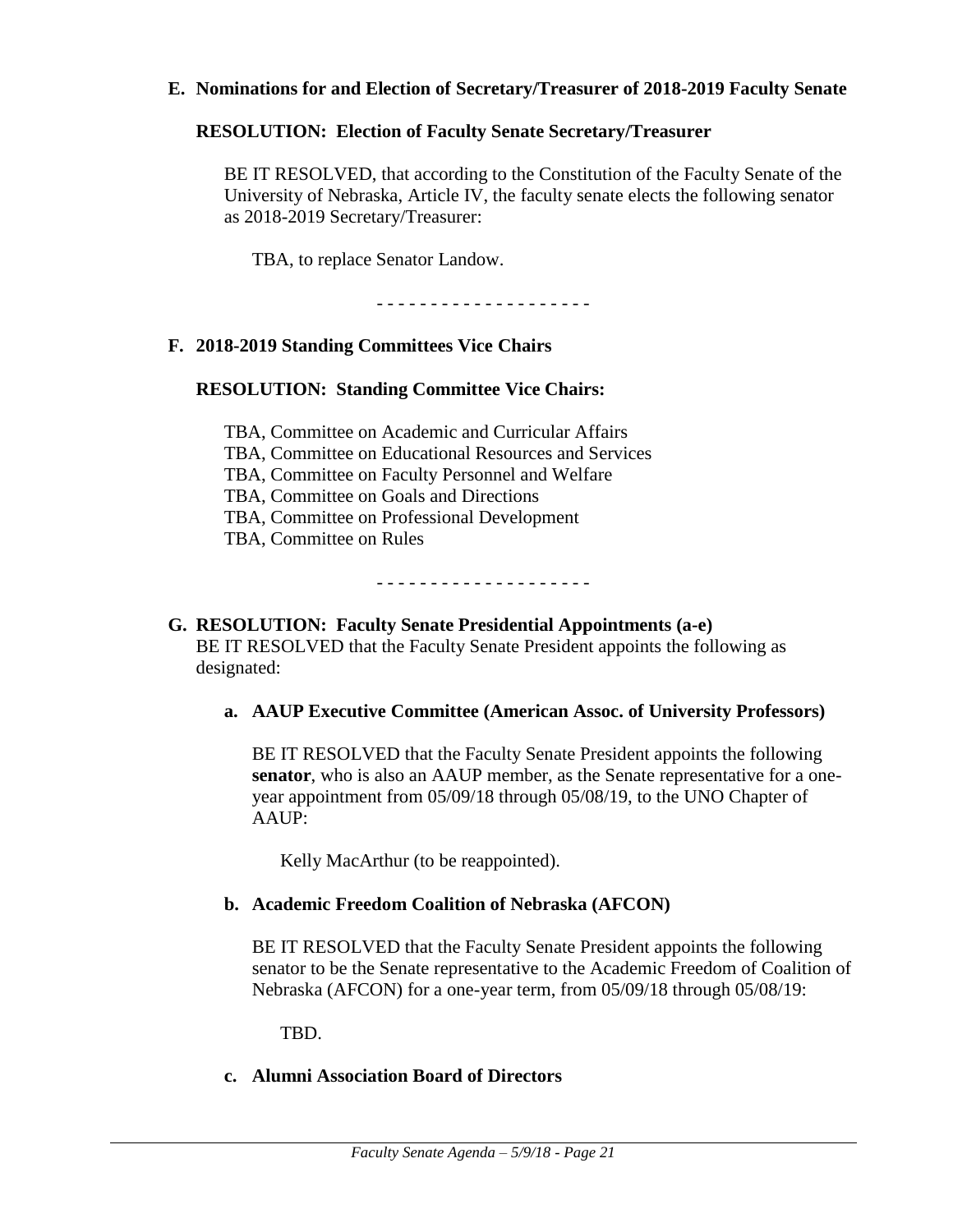BE IT RESOLVED that the Faculty Senate President appoints the following UNO alumnus as the Senate representative for a one-year term, from 08/01/18 through 07/31/19, to the Alumni Association Board of Directors:

Scott Vlasek (to be reappointed).

## **d. Budget Advisory Committee (Faculty Senate Committee)**

BE IT RESOLVED that the Faculty Senate President appoints the following faculty member to the Faculty Senate Budget Advisory Committee for a threeyear term, from 08/01/18 through 07/31/21:

Carol Ebdon (to replace Craig Maher).

#### **e. Graduate Council Liaison**

BE IT RESOLVED that the Faculty Senate President appoints the following member of the **Graduate Council** to be the liaison between the 2018-2019 Faculty Senate and the Graduate Council for a one-year term from 08/01/18 through 07/31/19:

Phani Tej Adidam (to replace Julie Blaskewicz Boron)*.* 

**~~~~~~~~~~~~~~~~~~~~~~~~~~~~~~~~~~~~~~~~~~~**

## **H. 2018-2019 Calendar of Senate and Standing Committee meetings, usually**

- 1. Executive Committee & Cabinet Meet: First Wednesday Every Month:
	- a. Officers and Standing Committee chairs
	- b. Year round (June through May)
	- c. 2:00 p.m.
	- d. ASH 196
- 2. Full Senate Meetings: Second Wednesday Every Month
	- a. All senators
	- b. August through May (no meeting in June & July; see special instructions below for August)
	- c. 2:00 p.m.
	- d. CEC or Mammel Hall
- 3. Executive Committee & Administration: Third Wednesday of Every Month
	- a. Officers, Chair of Cabinet, and Chair of the Committee on Rules only
	- b. Year round (June through May)
	- c. 2:00 p.m.
	- d. EAB 200
	- e. Agenda made by Senate President, typed by Faculty Senator Coordinator
- 4. Standing Committee Meetings: Last Wednesday of Every Month
	- a. All Senators excluding President and Vice President (when there are 38